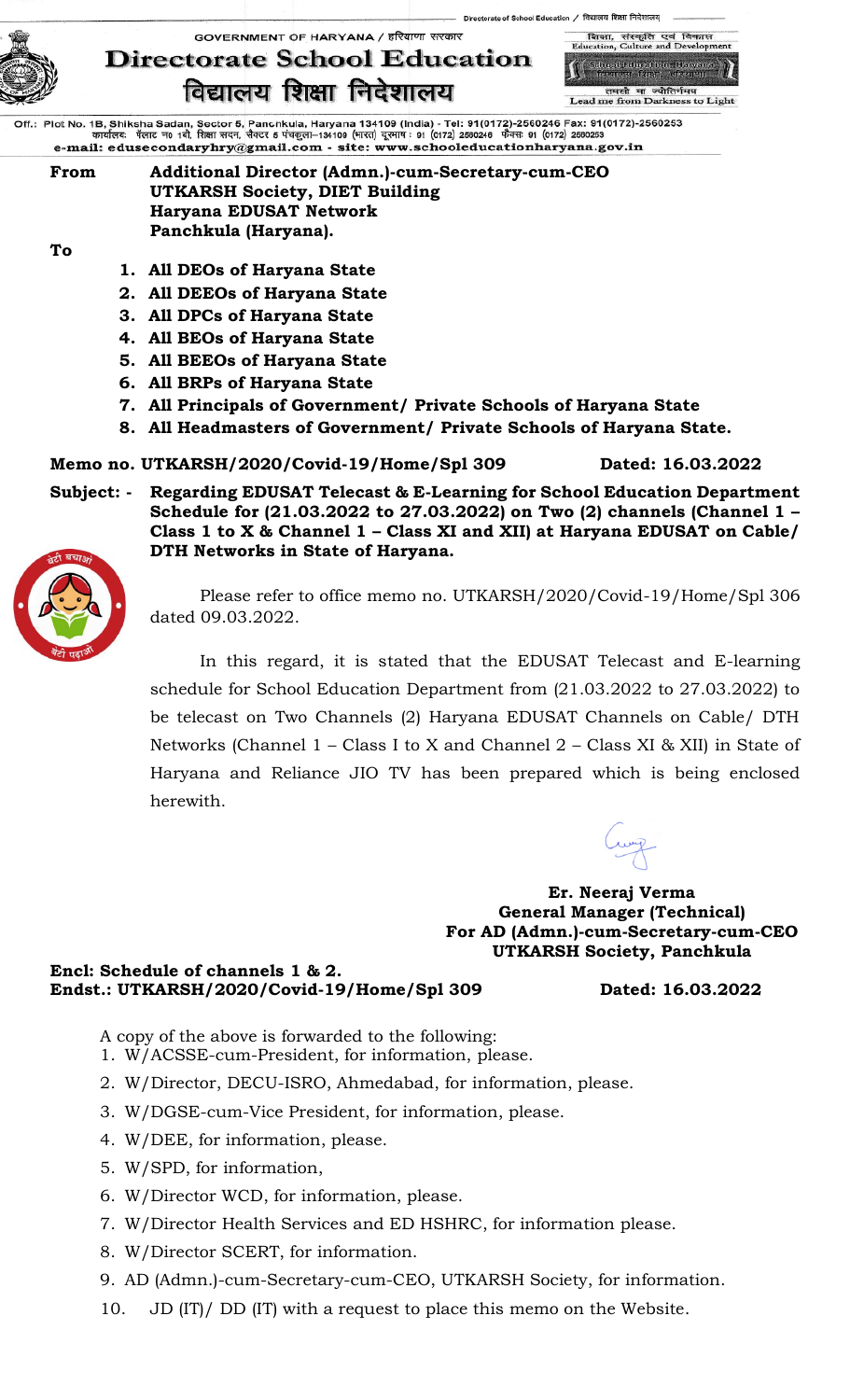शिक्षा,<br>ucation, GOVERNMENT OF HARYANA / हरियाणा सरकार विद  $FA$ 



## **Directorate School Education** विद्यालय शिक्षा निदेशालय



rate of School Education / विद्यालय शिक्षा निदेशार

Off.: Plot No. 1B, Shiksha Sadan, Sector 5, Panchkula, Haryana 134109 (India) - Tel: 91(0172)-2560246 Fax: 91(0172)-2560253<br>कार्यालयः पॅलाट न0 1बी, शिक्षा सदन, सैक्टर 5 पंथकुला–134109 (मारत) दूरमाष : 91 (0172) 2560246 फैक

11. AD (Academic Cell), for information and request to ensure that the information is circulated to all the concerned in the State.

**Er. Neeraj Verma General Manager (Technical) For AD (Admn.)-cum-Secretary-cum-CEO UTKARSH Society, Panchkula**

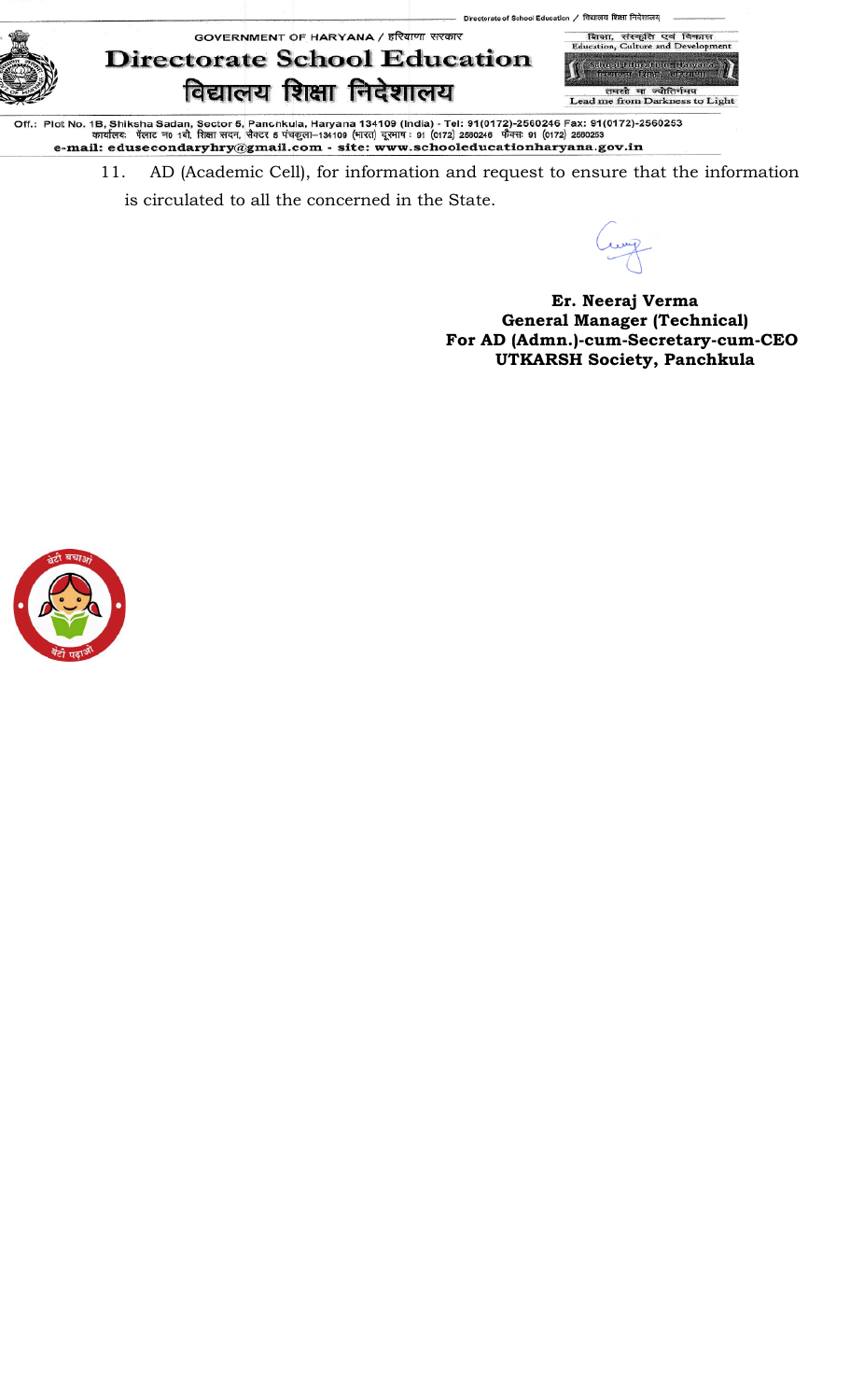## **Directorate School Education** विद्यालय शिक्षा निदेशालय

शिका, संस्कृति एवं विकास<br>Education, Culture and Developr **School Education, Harvens**<br>Transser Busit, Language

ol Education / विद्यालय शिक्षा निदेशालय्

तमसो मा ज्योतिर्गमय<br>Lead me from Darkness to Light

|            | <b>EDUSAT Telecast &amp; E-Learning Schedule for Primary Channel</b><br>(Ch. No. 1) from21.03.2022 to 27.03.2022 |                    |                |                           |                                                                                        |
|------------|------------------------------------------------------------------------------------------------------------------|--------------------|----------------|---------------------------|----------------------------------------------------------------------------------------|
| <b>Day</b> | <b>Date</b>                                                                                                      | <b>Time</b>        | <b>Class</b>   | <b>Subject</b>            | <b>Topic</b>                                                                           |
| Monday     | 21.03.2022                                                                                                       | 09:30-<br>09:35    | All            | Schedule<br>Video         | <b>Schedule Video</b>                                                                  |
| Monday     | 21.03.2022                                                                                                       | $09:35-$<br>10:05  | All            | Anganwadi<br>Video        | Anganwadi Video                                                                        |
| Monday     | 21.03.2022                                                                                                       | $10:05 -$<br>10:57 | All            | <b>Training</b><br>Module | Haryana Villagers<br><b>General Health</b><br>Check-up Scheme                          |
| Monday     | 21.03.2022                                                                                                       | $10:57-$<br>11:21  | All            | Airplay 1                 | Airplay 1                                                                              |
| Monday     | 21.03.2022                                                                                                       | $11:21-$<br>11:56  | $\mathbf{1}$   | Hindi and<br>Math         | डिकोडिंग and 10 से<br>50 तक संख्या बोध<br>एंव दो आंकिये<br>संख्याओं का जोड़            |
| Monday     | 21.03.2022                                                                                                       | $11:56-$<br>12:32  | $\overline{2}$ | Hindi and<br>Math         | डिकोडिंग and 10 से<br>50 तक संख्या बोध<br>एंव दो आंकिये<br>संख्याओं का जोड़            |
| Monday     | 21.03.2022                                                                                                       | $12:32 -$<br>13:11 | $\overline{3}$ | Hindi and<br>Math         | पठन (decodable<br>text) and 50 से 100<br>तक संख्याओं का<br>हासिल के साथ जोड़ /<br>घटाव |
| Monday     | 21.03.2022                                                                                                       | $13:11-$<br>13:35  | $\overline{4}$ | <b>Maths</b>              | दुपट्टे की लंबाई                                                                       |
| Monday     | 21.03.2022                                                                                                       | $13:35-$<br>13:59  | 5              | <b>Maths</b>              | क्या तुम्हे पैटर्न<br>दिखा?                                                            |
| Monday     | 21.03.2022                                                                                                       | $13:59-$<br>14:35  | 6              | <b>Maths</b>              | सममिति Part-1 and<br>$\overline{2}$                                                    |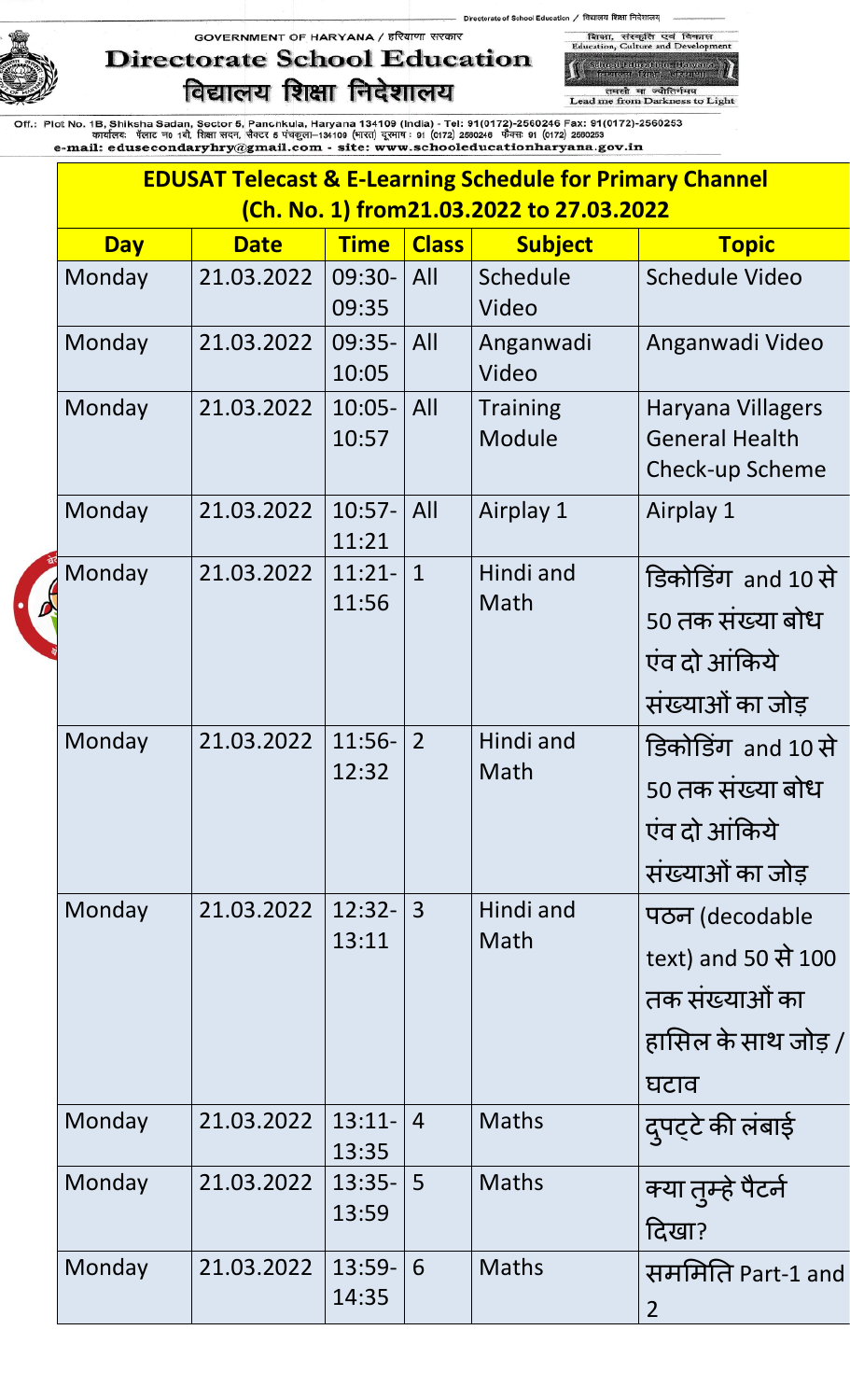of School Education / विद्यालय शिक्षा निदेशालय शिका, संस्कृति एवं विकास<br>Education, Culture and Developr



## GOVERNMENT OF HARYANA / हरियाणा सरकार **Directorate School Education** विद्यालय शिक्षा निदेशालय

**All School Education**, Harvens<br>Intellect Lent Larcenty तमसो मा ज्योतिर्गमय<br>Lead me from Darkness to Light

| Monday | 21.03.2022 | $14:35-$          | $\overline{7}$ | <b>Maths</b>              | ठोस आकारों का                                                        |
|--------|------------|-------------------|----------------|---------------------------|----------------------------------------------------------------------|
|        |            | 15:11             |                |                           | चित्रण part-1 and 2                                                  |
| Monday | 21.03.2022 | $15:11-$          | 8              | <b>Maths</b>              | संख्याओं के साथ                                                      |
|        |            | 15:49             |                |                           | खेलना part-1 and 2                                                   |
| Monday | 21.03.2022 | $15:49-$<br>16:41 | All            | <b>Training</b><br>Module | Haryana Villagers<br><b>General Health</b><br><b>Check-up Scheme</b> |
| Monday | 21.03.2022 | $16:41-$<br>16:56 | All            | <b>Airplay NHM</b>        | <b>Airplay NHM</b>                                                   |
| Monday | 21.03.2022 | $16:56-$<br>17:29 | 9              | English                   | Reach fot the Top:<br>Santosh Yadav                                  |
| Monday | 21.03.2022 | $17:29-$<br>17:56 | 9              | <b>SS</b><br>(Geography)  | प्राकृतिक वनस्पति<br>तथा वन्य प्राणी                                 |
| Monday | 21.03.2022 | $17:56-$<br>18:30 | 9              | Life Skill                | Transcending<br>Barriers 1 & 2                                       |
| Monday | 21.03.2022 | 18:30-<br>19:07   | 10             | English                   | <b>The Hack Driver</b>                                               |
| Monday | 21.03.2022 | 19:07-<br>19:29   | 10             | SS<br>(Geography)         | जल संसाधन                                                            |
| Monday | 21.03.2022 | 19:29-<br>19:59   | 10             | Life Skill                | Transcending<br>Barriers 3 and 4                                     |
| Monday | 21.03.2022 | 19:59-<br>20:04   | All            | Schedule<br>Video         | <b>Schedule Video</b>                                                |
| Monday | 21.03.2022 | $20:04-$<br>20:34 | All            | Anganwadi<br>Video        | Anganwadi Video                                                      |
| Monday | 21.03.2022 | $20:34-$<br>21:26 | All            | <b>Training</b><br>Module | Haryana Villagers<br><b>General Health</b><br>Check-up Scheme        |
| Monday | 21.03.2022 | $21:26-$<br>21:50 | All            | Airplay 1                 | Airplay 1                                                            |
| Monday | 21.03.2022 | $21:50-$<br>22:25 | $\mathbf{1}$   | Hindi and<br>Math         | डिकोडिंग and 10 से<br>50 तक संख्या बोध                               |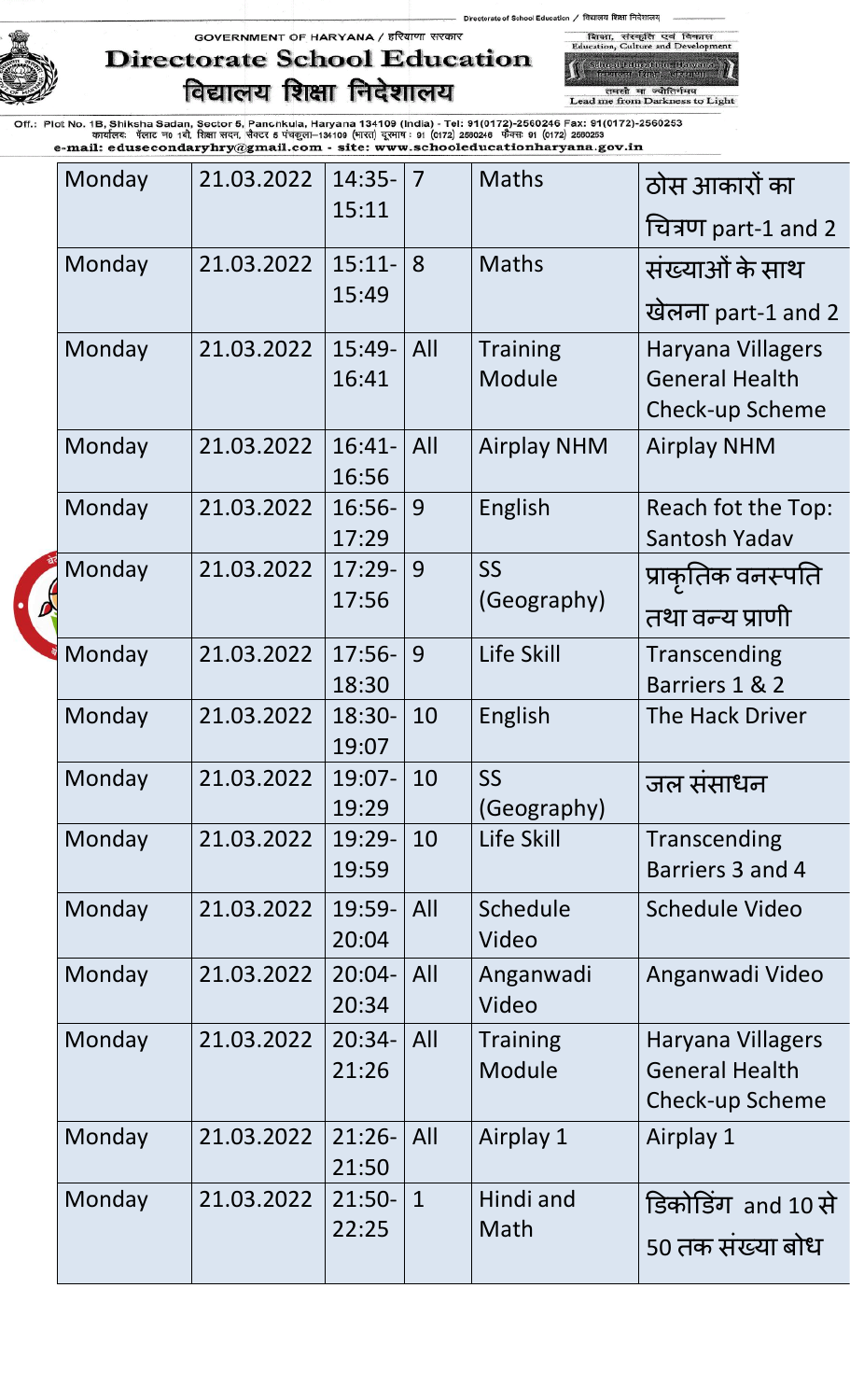of School Education / विद्यालय शिक्षा निदेशालय्

## GOVERNMENT OF HARYANA / हरियाणा सरकार **Directorate School Education** विद्यालय शिक्षा निदेशालय

|<br>| School Education, Hawane<br>| - Frunca, Rich, Jakarui तमसो मा ज्योतिर्गमय<br>Lead me from Darkness to Light

विकास

शिक्षा, संस्कृति एवं<br>Education, Culture and D

|             |            |          |                |           | एंव दो आंकिये       |
|-------------|------------|----------|----------------|-----------|---------------------|
|             |            |          |                |           | संख्याओं का जोड़    |
| Monday      | 21.03.2022 | $22:25-$ | $\overline{2}$ | Hindi and | डिकोडिंग and 10 से  |
|             |            | 23:00    |                | Math      | 50 तक संख्या बोध    |
|             |            |          |                |           | एंव दो आंकिये       |
|             |            |          |                |           | संख्याओं का जोड़    |
| Monday      | 21.03.2022 | $23:00-$ | $\overline{3}$ | Hindi and | पठन (decodable      |
|             |            | 23:30    |                | Math      | text) and 50 से 100 |
|             |            |          |                |           | तक संख्याओं का      |
|             |            |          |                |           | हासिल के साथ जोड़ / |
|             |            |          |                |           | घटाव                |
| बेटी पढ़ाओं |            |          |                |           |                     |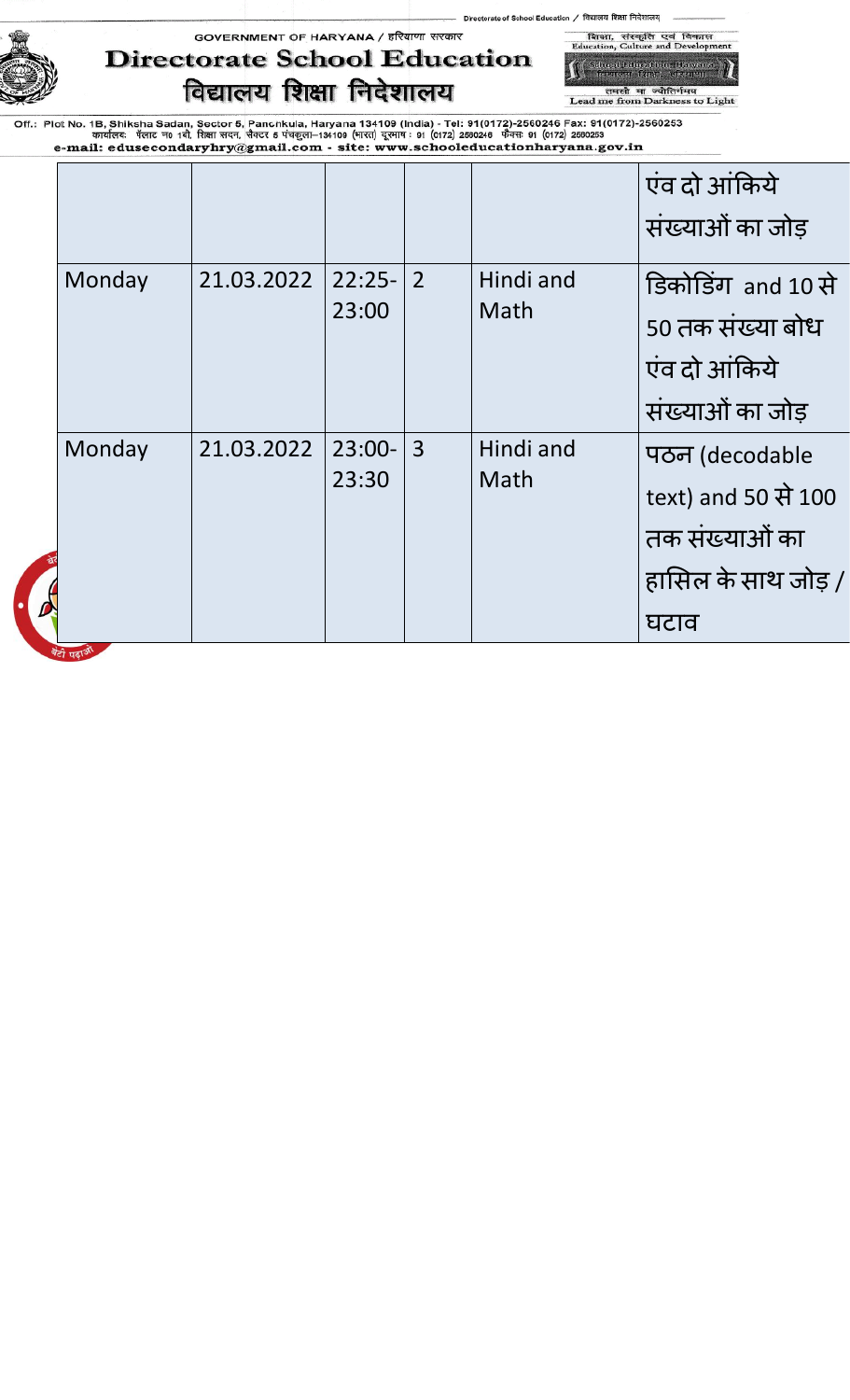# **Directorate School Education** विद्यालय शिक्षा निदेशालय

शिक्षा, संस्कृति एवं विकास<br>Education, Culture and Develop 

of School Education / विद्यालय शिक्षा निदेशालय्

तमसो मा ज्योतिर्गमय<br>Lead me from Darkness to Light

| <b>EDUSAT Telecast &amp; E-Learning Schedule for Primary Channel</b> |             |                    |                |                                          |                                                                                        |  |  |  |
|----------------------------------------------------------------------|-------------|--------------------|----------------|------------------------------------------|----------------------------------------------------------------------------------------|--|--|--|
|                                                                      |             |                    |                | (Ch. No. 1) from21.03.2022 to 27.03.2022 |                                                                                        |  |  |  |
| <b>Day</b>                                                           | <b>Date</b> | <b>Time</b>        | <b>Class</b>   | <b>Subject</b>                           | <b>Topic</b>                                                                           |  |  |  |
| Tuesday                                                              | 22.03.2022  | 09:30-<br>09:35    | All            | Schedule<br>Video                        | <b>Schedule Video</b>                                                                  |  |  |  |
| Tuesday                                                              | 22.03.2022  | $09:35-$<br>10:05  | All            | Anganwadi<br>Video                       | Anganwadi Video                                                                        |  |  |  |
| Tuesday                                                              | 22.03.2022  | $10:05 -$<br>10:57 | All            | <b>Training</b><br>Module                | Haryana Villagers<br><b>General Health</b><br><b>Check-up Scheme</b>                   |  |  |  |
| Tuesday                                                              | 22.03.2022  | $10:57-$<br>11:21  | All            | Airplay 1                                | Airplay 1                                                                              |  |  |  |
| Tuesday                                                              | 22.03.2022  | $11:21-$<br>11:56  | $\mathbf{1}$   | Hindi and<br>Math                        | डिकोडिंग and 10 से<br>50 तक संख्या बोध<br>एंव दो आंकिये<br>संख्याओं का जोड़            |  |  |  |
| Tuesday                                                              | 22.03.2022  | $11:56-$<br>12:31  | $\overline{2}$ | Hindi and<br>Math                        | डिकोडिंग and 10 से<br>50 तक संख्या बोध<br>एंव दो आंकिये<br>संख्याओं का जोड़            |  |  |  |
| Tuesday                                                              | 22.03.2022  | $12:31-$<br>13:09  | $\mathbf{3}$   | Hindi and<br>Math                        | पठन (decodable<br>text) and 50 से 100<br>तक संख्याओं का<br>हासिल के साथ जोड़ /<br>घटाव |  |  |  |
| Tuesday                                                              | 22.03.2022  | 13:09-<br>13:39    | $\overline{4}$ | English                                  | Speaking Skills (4)                                                                    |  |  |  |
| Tuesday                                                              | 22.03.2022  | $13:39-$<br>14:10  | 5 <sup>5</sup> | English                                  | Speaking Skills (5)                                                                    |  |  |  |
| Tuesday                                                              | 22.03.2022  | $14:10-$<br>14:24  | 6              | English                                  | A Pact with the Sun<br>Part-2                                                          |  |  |  |
|                                                                      |             |                    |                |                                          |                                                                                        |  |  |  |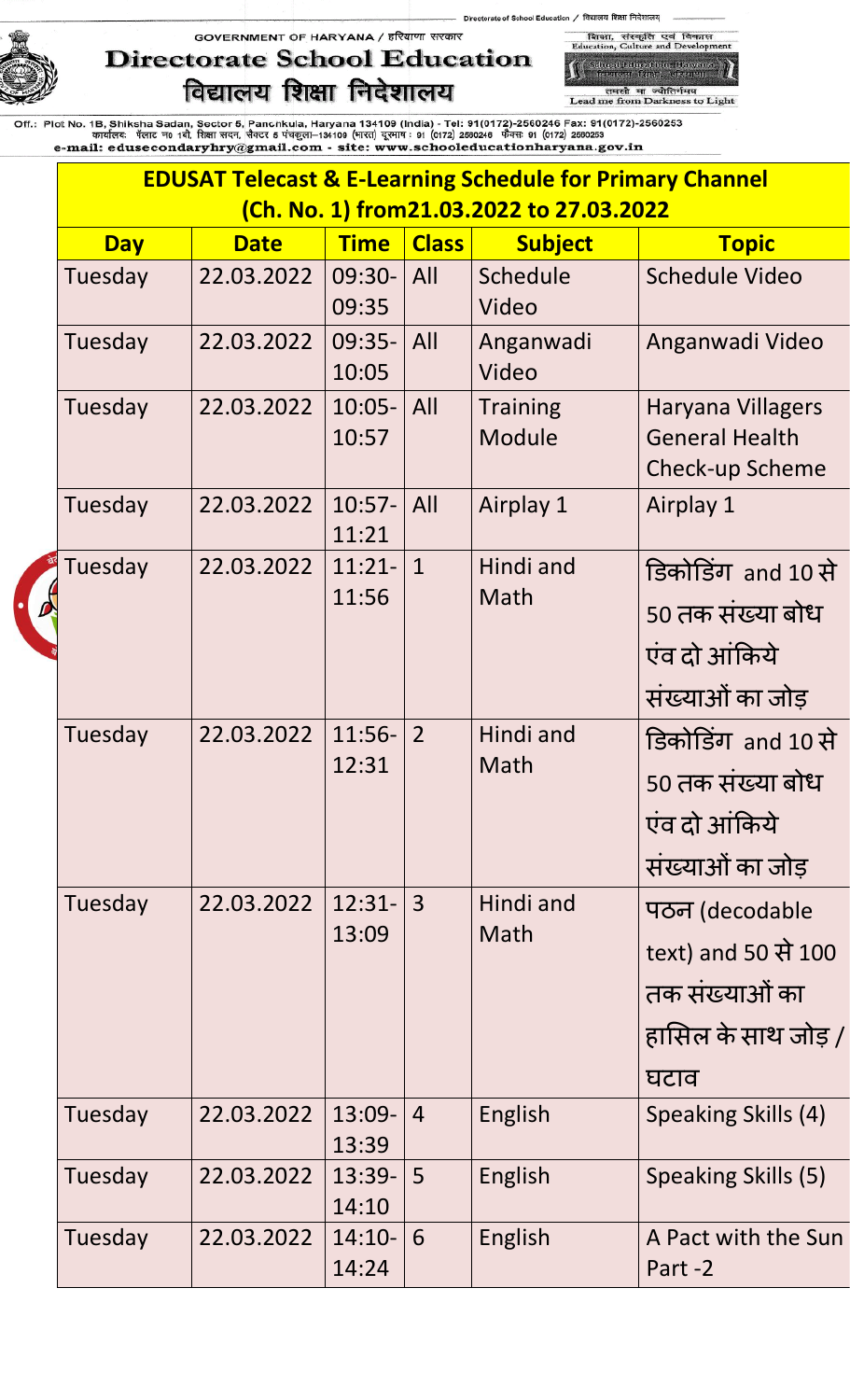of School Education / विद्यालय शिक्षा निदेशालय शिका, संस्कृति एवं विकास<br>Education, Culture and Developr

GOVERNMENT OF HARYANA / हरियाणा सरकार



## **Directorate School Education** विद्यालय शिक्षा निदेशालय

**All School Education**, Harvens<br>Intellect Lent Larcenty तमसो मा ज्योतिर्गमय<br>Lead me from Darkness to Light

| Tuesday | 22.03.2022 | $14:24-$  | $\overline{7}$ | English            | Direct and Indirect      |
|---------|------------|-----------|----------------|--------------------|--------------------------|
|         |            | 14:41     |                |                    | speech                   |
| Tuesday | 22.03.2022 | $14:41-$  | 8              | English            | On the                   |
|         |            | 14:54     |                |                    | Grasshopper and          |
|         |            |           |                |                    | the Cricket              |
| Tuesday | 22.03.2022 | $14:54-$  | All            | <b>Training</b>    | <b>Haryana Villagers</b> |
|         |            | 15:46     |                | Module             | <b>General Health</b>    |
|         |            |           |                |                    | <b>Check-up Scheme</b>   |
| Tuesday | 22.03.2022 | $15:46-$  | All            | <b>Airplay NHM</b> | <b>Airplay NHM</b>       |
|         |            | 16:01     |                |                    |                          |
| Tuesday | 22.03.2022 | $16:01 -$ | 9              | <b>Maths</b>       | nirdeshank jyomiti       |
|         |            | 16:28     |                |                    | part 2                   |
| Tuesday | 22.03.2022 | $16:28-$  | 9              | Hindi              | मुहावरे एवं              |
|         |            | 16:59     |                |                    | लोकोक्तियाँ              |
| Tuesday | 22.03.2022 | 16:59-    | 9              | Life Skill         | <b>GROUP</b>             |
|         |            | 17:23     |                |                    | <b>DISCUSSION 1</b>      |
| Tuesday | 22.03.2022 | $17:23-$  | 10             | <b>Maths</b>       | samanantar               |
|         |            | 17:54     |                |                    | shredhi(Ex 5.3)          |
| Tuesday | 22.03.2022 | $17:54-$  | 10             | Hindi              | कन्यादान Part-2          |
|         |            | 18:25     |                |                    |                          |
| Tuesday | 22.03.2022 | $18:25-$  | 10             | Life Skill         | <b>GROUP</b>             |
|         |            | 18:52     |                |                    | <b>DISCUSSION 2</b>      |
| Tuesday | 22.03.2022 | $18:52-$  | All            | Schedule           | <b>Schedule Video</b>    |
|         |            | 18:57     |                | Video              |                          |
| Tuesday | 22.03.2022 | $18:57-$  | All            | Anganwadi          | Anganwadi Video          |
|         |            | 19:27     |                | Video              |                          |
| Tuesday | 22.03.2022 | $19:27-$  | All            | <b>Training</b>    | Haryana Villagers        |
|         |            | 20:19     |                | Module             | <b>General Health</b>    |
|         |            |           |                |                    | <b>Check-up Scheme</b>   |
| Tuesday | 22.03.2022 | $20:19-$  | All            | Airplay 1          | Airplay 1                |
|         |            | 20:43     |                |                    |                          |
| Tuesday | 22.03.2022 | $20:43-$  | $\mathbf{1}$   | Hindi and          | डिकोडिंग and 10 से       |
|         |            | 21:18     |                | Math               | 50 तक संख्या बोध         |
|         |            |           |                |                    | एंव दो आंकिये            |
|         |            |           |                |                    | संख्याओं का जोड़         |
|         |            |           |                |                    |                          |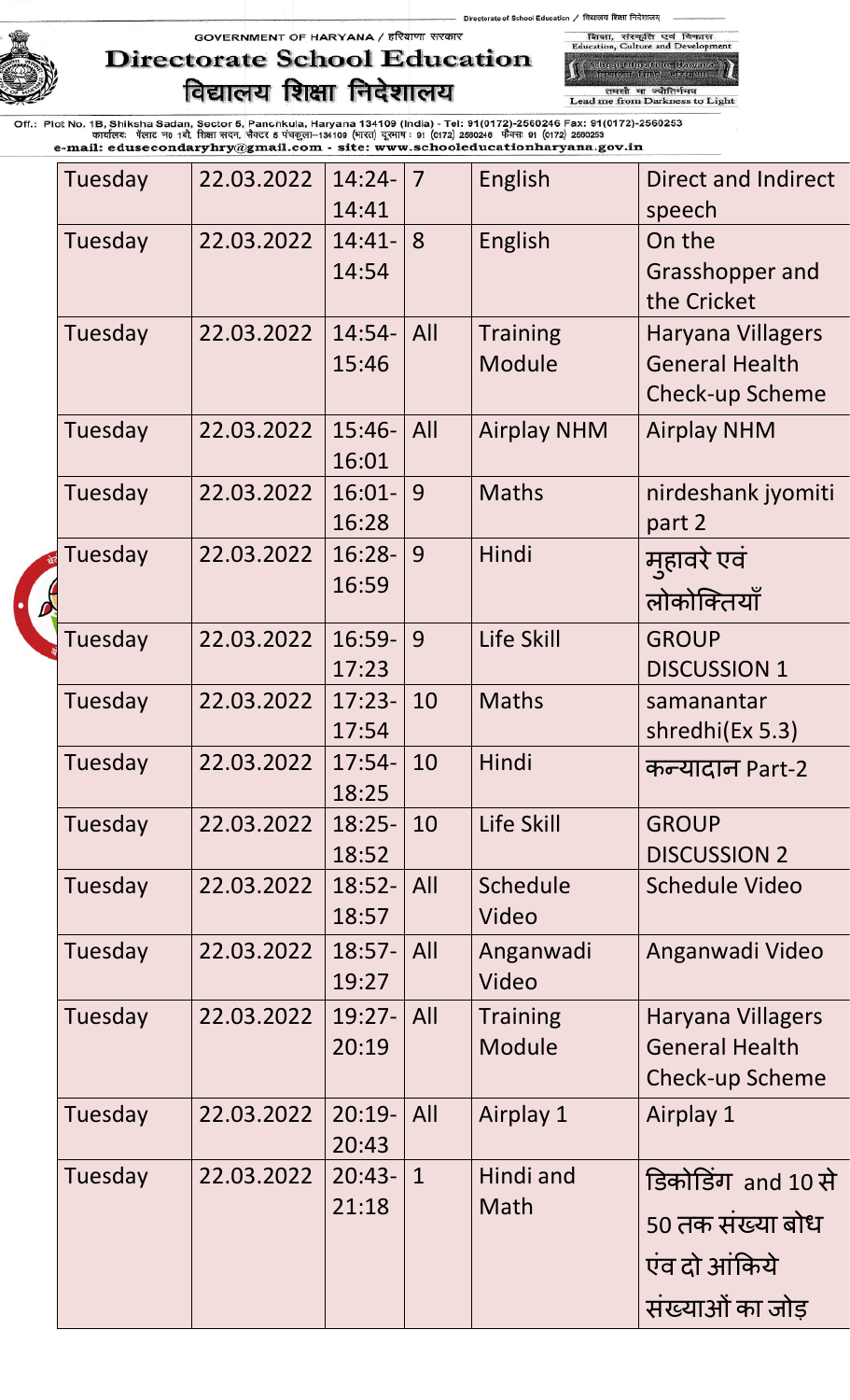# **Directorate School Education** विद्यालय शिक्षा निदेशालय

**M** School Bunstion, Harvens<br>Transar Bush Spann तमसो मा ज्योतिर्गमय<br>Lead me from Darkness to Light

शिका, संस्कृति एवं विकास<br>Education, Culture and Developr

of School Education / विद्यालय शिक्षा निदेशालय

| Tuesday | 22.03.2022 | $21:18-$<br>21:53 | $\overline{2}$ | Hindi and<br>Math | डिकोडिंग and 10 से  |
|---------|------------|-------------------|----------------|-------------------|---------------------|
|         |            |                   |                |                   | 50 तक संख्या बोध    |
|         |            |                   |                |                   | एंव दो आंकिये       |
|         |            |                   |                |                   | संख्याओं का जोड़    |
| Tuesday | 22.03.2022 | $21:53-$          | $\overline{3}$ | Hindi and         | पठन (decodable      |
|         |            | 22:31             |                | Math              | text) and 50 से 100 |
|         |            |                   |                |                   | तक संख्याओं का      |
|         |            |                   |                |                   | हासिल के साथ जोड़ / |
|         |            |                   |                |                   | घटाव                |
| Tuesday | 22.03.2022 | $22:31-$          | $\overline{4}$ | English           | Speaking Skills (4) |
|         |            | 23:01             |                |                   |                     |
| Tuesday | 22.03.2022 | $23:01 -$         | 5              | English           | Speaking Skills (5) |
|         |            | 23:30             |                |                   |                     |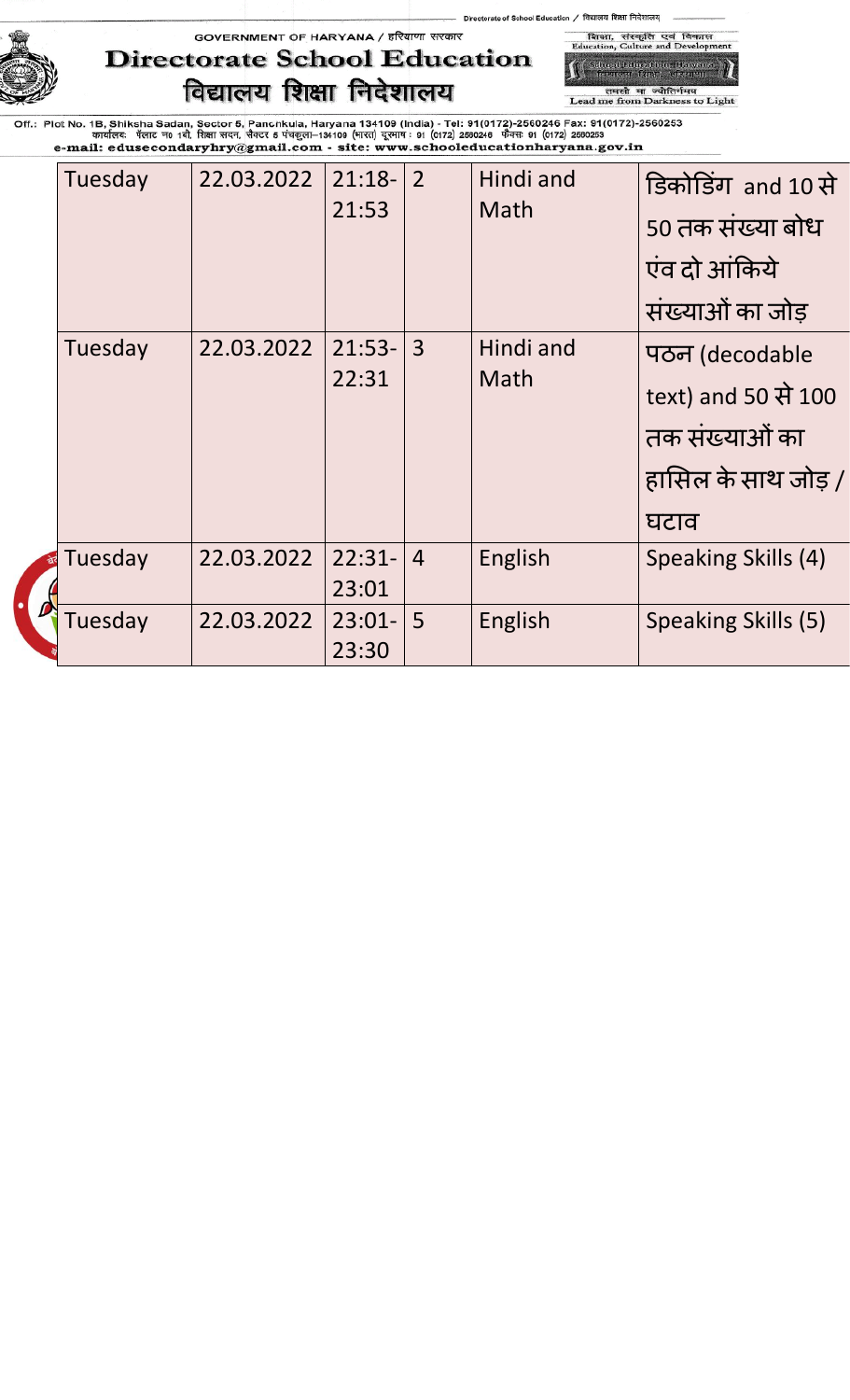**Directorate School Education** विद्यालय शिक्षा निदेशालय

शिका, संस्कृति एवं<br>Education, Culture and D विव -<br>School Education, Hawan<br>- Fransa Bush, Sixanup

of School Education / विद्यालय शिक्षा निदेशालय्

तमसो मा ज्योतिर्गमय<br>Lead me from Darkness to Light

|                                                                                      | <b>EDUSAT Telecast &amp; E-Learning Schedule for Primary Channel</b><br>(Ch. No. 1) from 21.03.2022 to 27.03.2022 |  |                                                                                   |  |  |  |  |  |
|--------------------------------------------------------------------------------------|-------------------------------------------------------------------------------------------------------------------|--|-----------------------------------------------------------------------------------|--|--|--|--|--|
| <b>Subject</b><br><b>Time   Class  </b><br><b>Topic</b><br><b>Day</b><br><b>Date</b> |                                                                                                                   |  |                                                                                   |  |  |  |  |  |
|                                                                                      | Wednesday   23.03.2022                                                                                            |  | <b>Holiday Shaheedi Diwas (Telecast of last working</b><br>day will be available) |  |  |  |  |  |

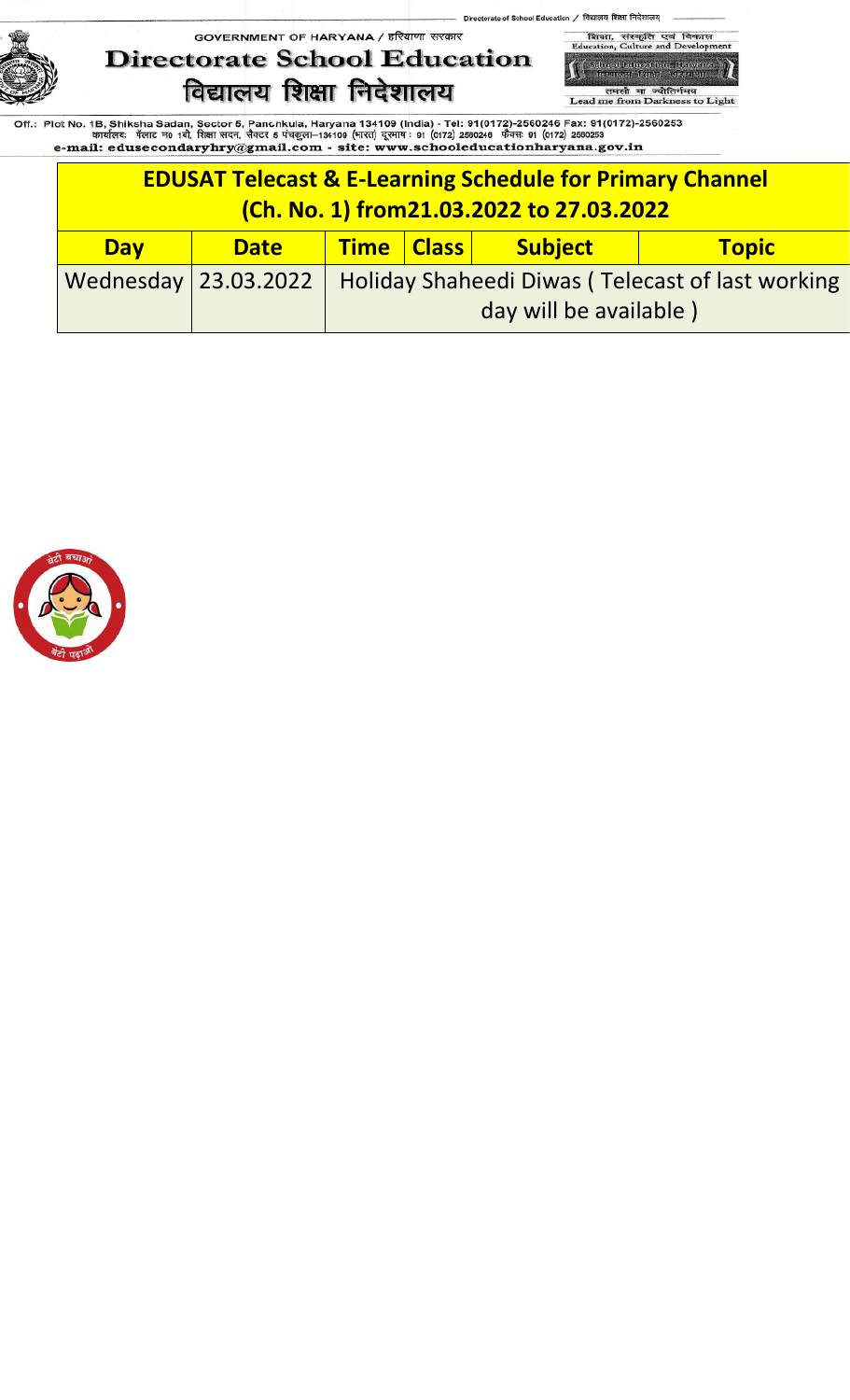## **Directorate School Education** विद्यालय शिक्षा निदेशालय

शिक्षा, संस्कृति एवं विव<br>Education, Culture and Devel 

ol Education / विद्यालय शिक्षा निदेशालय्

of Sch

तमसो मा ज्योतिर्गमय<br>Lead me from Darkness to Light

| <b>EDUSAT Telecast &amp; E-Learning Schedule for Primary Channel</b><br>(Ch. No. 1) from21.03.2022 to 27.03.2022 |             |                    |                |                           |                                                                                        |  |  |
|------------------------------------------------------------------------------------------------------------------|-------------|--------------------|----------------|---------------------------|----------------------------------------------------------------------------------------|--|--|
|                                                                                                                  |             |                    |                |                           |                                                                                        |  |  |
| <b>Day</b>                                                                                                       | <b>Date</b> | <b>Time</b>        | <b>Class</b>   | <b>Subject</b>            | <b>Topic</b>                                                                           |  |  |
| Thursday                                                                                                         | 24.03.2022  | 09:30-<br>09:35    | All            | Schedule<br>Video         | <b>Schedule Video</b>                                                                  |  |  |
| Thursday                                                                                                         | 24.03.2022  | $09:35-$<br>10:05  | All            | Anganwadi<br>Video        | Anganwadi Video                                                                        |  |  |
| Thursday                                                                                                         | 24.03.2022  | $10:05 -$<br>10:57 | All            | <b>Training</b><br>Module | Haryana Villagers<br><b>General Health</b><br>Check-up Scheme                          |  |  |
| Thursday                                                                                                         | 24.03.2022  | $10:57-$<br>11:21  | All            | Airplay 1                 | Airplay 1                                                                              |  |  |
| Thursday                                                                                                         | 24.03.2022  | $11:21-$<br>11:56  | $\mathbf{1}$   | Hindi and<br>Math         | डिकोडिंग and 10 से<br>50 तक संख्या बोध<br>एंव दो आंकिये<br>संख्याओं का जोड़            |  |  |
| Thursday                                                                                                         | 24.03.2022  | $11:56-$<br>12:31  | $\overline{2}$ | Hindi and<br>Math         | डिकोडिंग and 10 से<br>50 तक संख्या बोध<br>एंव दो आंकिये<br>संख्याओं का जोड़            |  |  |
| Thursday                                                                                                         | 24.03.2022  | $12:31-$<br>13:09  | 3              | Hindi and<br>Math         | पठन (decodable<br>text) and 50 से 100<br>तक संख्याओं का<br>हासिल के साथ जोड़ /<br>घटाव |  |  |
| Thursday                                                                                                         | 24.03.2022  | $13:09-$<br>14:05  | $\overline{4}$ | Life Skill                | AlcheMe 4<br><b>Standard Part 2</b>                                                    |  |  |
| Thursday                                                                                                         | 24.03.2022  | $14:05 -$<br>15:00 | 5              | Life Skill                | AlcheMe 5th<br><b>Standard Part 2</b>                                                  |  |  |
| Thursday                                                                                                         | 24.03.2022  | $15:00 -$<br>15:11 | 6              | English                   | What if-1                                                                              |  |  |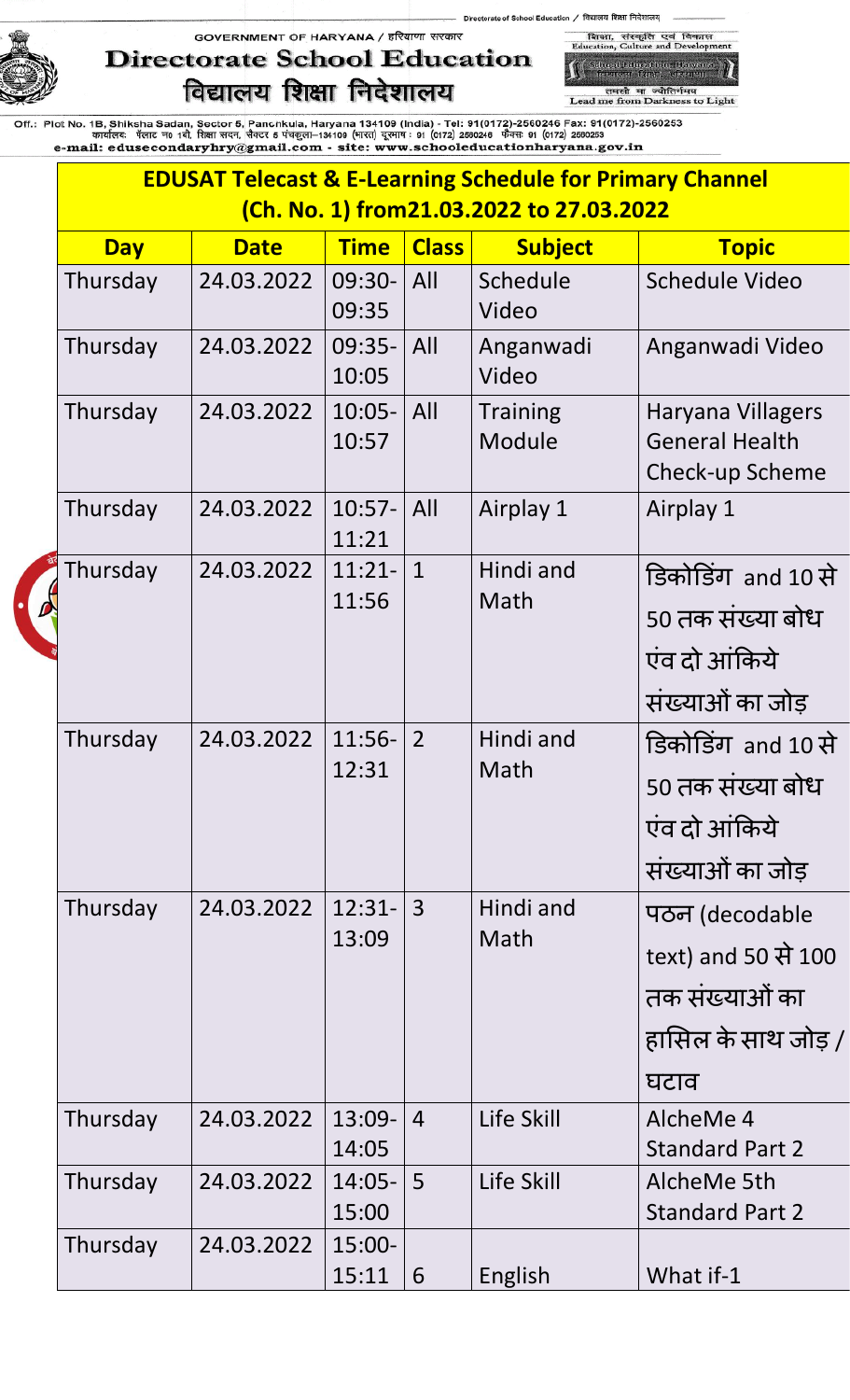of School Education / विद्यालय शिक्षा निदेशालय् GOVERNMENT OF HARYANA / हरियाणा सरकार



# **Directorate School Education** विद्यालय शिक्षा निदेशालय

शिक्षा, संस्कृति एवं<br>Education, Culture and D -<br>School Education, Hawan<br>- नियादय शिक्षा, जिरेयाणा

विकास

तमसो मा ज्योतिर्गमय<br>Lead me from Darkness to Light

| Thursday | 24.03.2022 | $15:11-$          |                |                           | Mystery of the                             |
|----------|------------|-------------------|----------------|---------------------------|--------------------------------------------|
|          |            | 15:18             | $\overline{7}$ | English                   | talking fan                                |
| Thursday | 24.03.2022 | $15:18-$          |                |                           | Moonga and                                 |
|          |            | 15:38             | 8              | English                   | Motha-1                                    |
| Thursday | 24.03.2022 | 15:38-            | All            | <b>Training</b>           | Haryana Villagers                          |
|          |            | 16:30             |                | Module                    | <b>General Health</b>                      |
|          |            |                   |                |                           | Check-up Scheme                            |
| Thursday | 24.03.2022 | 16:30-            | All            | <b>Airplay NHM</b>        | <b>Airplay NHM</b>                         |
|          |            | 16:45             |                |                           |                                            |
| Thursday | 24.03.2022 | $16:45-$          | 9              | <b>Maths</b>              | circle part 1                              |
| Thursday | 24.03.2022 | 17:14<br>$17:14-$ | 9              | Hindi                     |                                            |
|          |            | 17:49             |                |                           | सड़क स् <b>र</b> क्षा                      |
| Thursday | 24.03.2022 | $17:49-$          | 9              | Life Skill                | <b>SOLVING PROBLEM</b>                     |
|          |            | 18:26             |                |                           | <b>PART 5 &amp; 6</b>                      |
| Thursday | 24.03.2022 | $18:26-$          | 10             | <b>Maths</b>              | samanantar                                 |
|          |            | 18:51             |                |                           | shredhi(Ex 5.3) part                       |
|          |            |                   |                |                           | $\overline{2}$                             |
| Thursday | 24.03.2022 | $18:51-$          | 10             | Hindi                     | वाच्य                                      |
|          |            | 19:30             |                |                           |                                            |
| Thursday | 24.03.2022 | 19:30-            | 10             | Life Skill                | <b>SOLVING PROBLEM</b>                     |
|          |            | 19:59             |                |                           | PART <sub>7</sub>                          |
| Thursday | 24.03.2022 | 19:59-            | All            | Schedule                  | <b>Schedule Video</b>                      |
|          |            | 20:04             |                | Video                     |                                            |
| Thursday | 24.03.2022 | $20:04 -$         | All            | Anganwadi                 | Anganwadi Video                            |
|          |            | 20:34             |                | Video                     |                                            |
| Thursday | 24.03.2022 | $20:34-$<br>21:26 | All            | <b>Training</b><br>Module | Haryana Villagers<br><b>General Health</b> |
|          |            |                   |                |                           | Check-up Scheme                            |
|          | 24.03.2022 | $21:26-$          | All            |                           |                                            |
| Thursday |            | 21:43             |                | Airplay 1                 | Airplay 1                                  |
| Thursday | 24.03.2022 | $21:43-$          | $\mathbf{1}$   | Hindi and                 | डिकोडिंग and 10 से                         |
|          |            | 22:18             |                | Math                      |                                            |
|          |            |                   |                |                           | 50 तक संख्या बोध                           |
|          |            |                   |                |                           | एंव दो आंकिये                              |
|          |            |                   |                |                           | संख्याओं का जोड़                           |
|          |            |                   |                |                           |                                            |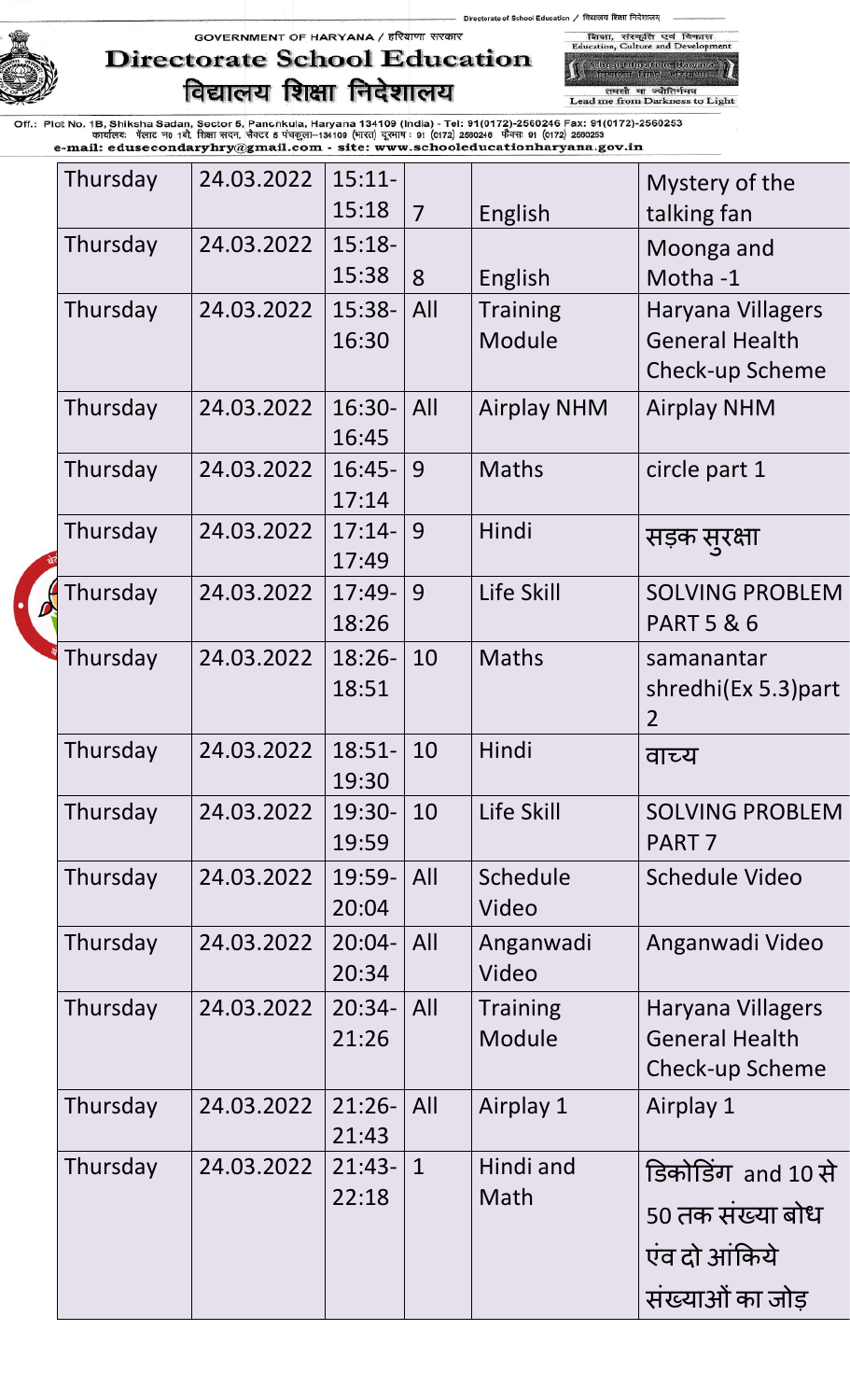# **Directorate School Education** विद्यालय शिक्षा निदेशालय

-<br>School Education, Hawan<br>- नियालय शिक्षा, फिरवाणा तमसो मा ज्योतिर्गमय<br>Lead me from Darkness to Light

विव

/ विद्यालय शिक्षा निदेशालय

शिका, संस्कृति एवं<br>Education, Culture and D

ol Edu

|  | Thursday | 24.03.2022 | $22:18-$ | $\overline{2}$ | Hindi and<br>Math | डिकोडिंग and 10 से  |
|--|----------|------------|----------|----------------|-------------------|---------------------|
|  |          |            | 22:53    |                |                   | 50 तक संख्या बोध    |
|  |          |            |          |                |                   | एंव दो आंकिये       |
|  |          |            |          |                |                   | संख्याओं का जोड़    |
|  | Thursday | 24.03.2022 | $22:53-$ | $\overline{3}$ | Hindi and<br>Math | पठन (decodable      |
|  |          |            | 23:30    |                |                   | text) and 50 से 100 |
|  |          |            |          |                |                   | तक संख्याओं का      |
|  |          |            |          |                |                   | हासिल के साथ जोड़ / |
|  |          |            |          |                |                   | घटाव                |

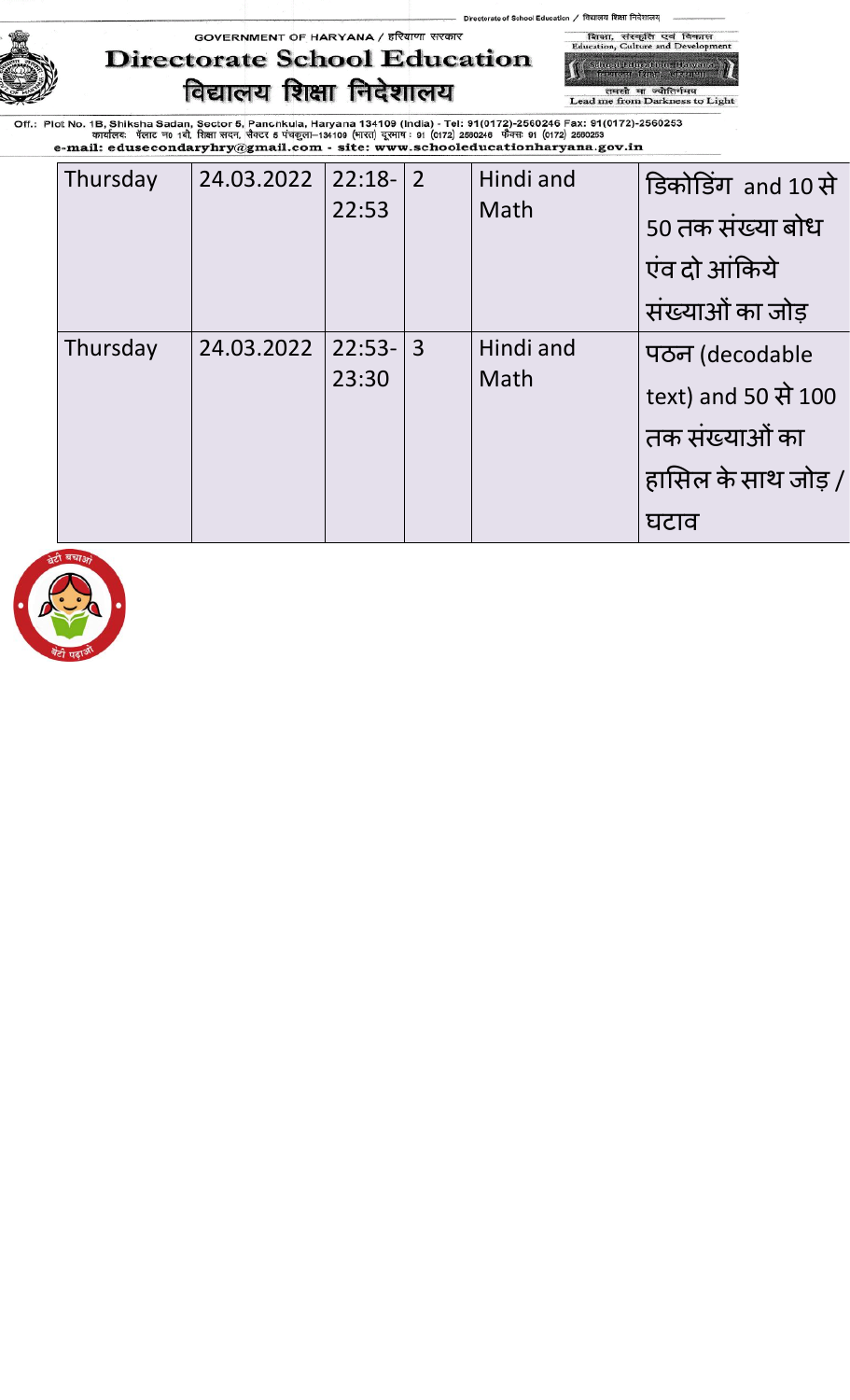# **Directorate School Education** विद्यालय शिक्षा निदेशालय

शिखा, संस्कृति एवं विकास<br>Education, Culture and Developr **All School Bancerton, Hanyone**<br>Frances Bust, Greens

ool Education / विद्यालय शिक्षा निदेशालय्

of Sch

तमसो मा ज्योतिर्गमय<br>Lead me from Darkness to Light

| <b>EDUSAT Telecast &amp; E-Learning Schedule for Primary Channel</b><br>(Ch. No. 1) from21.03.2022 to 27.03.2022 |             |                    |                |                           |                                                                      |  |  |  |
|------------------------------------------------------------------------------------------------------------------|-------------|--------------------|----------------|---------------------------|----------------------------------------------------------------------|--|--|--|
|                                                                                                                  |             |                    |                |                           |                                                                      |  |  |  |
| <b>Day</b>                                                                                                       | <b>Date</b> | <b>Time</b>        | <b>Class</b>   | <b>Subject</b>            | <b>Topic</b>                                                         |  |  |  |
| Friday                                                                                                           | 25.03.2022  | 09:30-<br>09:35    | All            | Schedule<br>Video         | <b>Schedule Video</b>                                                |  |  |  |
| Friday                                                                                                           | 25.03.2022  | 09:35-<br>10:05    | All            | Anganwadi<br>Video        | Anganwadi Video                                                      |  |  |  |
| Friday                                                                                                           | 25.03.2022  | $10:05 -$<br>10:57 | All            | <b>Training</b><br>Module | Haryana Villagers<br><b>General Health</b><br><b>Check-up Scheme</b> |  |  |  |
| Friday                                                                                                           | 25.03.2022  | $10:57-$<br>11:21  | All            | Airplay 1                 | Airplay 1                                                            |  |  |  |
| Friday                                                                                                           | 25.03.2022  | $11:21-$<br>11:54  | $\mathbf{1}$   | Hindi and<br>English      | डिकोर्डिंग and<br><b>Words with Phonic</b><br>Sound                  |  |  |  |
| Friday                                                                                                           | 25.03.2022  | $11:54-$<br>12:33  | $\overline{2}$ | Hindi and<br>English      | डिकोर्डिंग and<br><b>Making Phonic</b><br>Words                      |  |  |  |
| Friday                                                                                                           | 25.03.2022  | 12:33-<br>13:01    | 3              | Hindi and<br>English      | पठन (decodable<br>text) and Making<br>Sentences                      |  |  |  |
| Friday                                                                                                           | 25.03.2022  | $13:01 -$<br>13:31 | $\overline{4}$ | Hindi                     | माँ को पत्र                                                          |  |  |  |
| Friday                                                                                                           | 25.03.2022  | $13:31-$<br>14:01  | 5              | Hindi                     | बूढ़ी गेंद                                                           |  |  |  |
| Friday                                                                                                           | 25.03.2022  | $14:01 -$<br>14:29 | 6              | Hindi                     | संत शिरोमणि<br>रविदास                                                |  |  |  |
| Friday                                                                                                           | 25.03.2022  | $14:29-$<br>14:54  | 7              | Hindi                     | बड़ा आदमी किसको<br>कहा कहते हैं?                                     |  |  |  |
| Friday                                                                                                           | 25.03.2022  | $14:54-$<br>15:17  | 8              | Hindi                     | टोपी                                                                 |  |  |  |
| Friday                                                                                                           | 25.03.2022  | $15:17-$<br>16:09  | All            | <b>Training</b><br>Module | <b>Haryana Villagers</b><br><b>General Health</b><br>Check-up Scheme |  |  |  |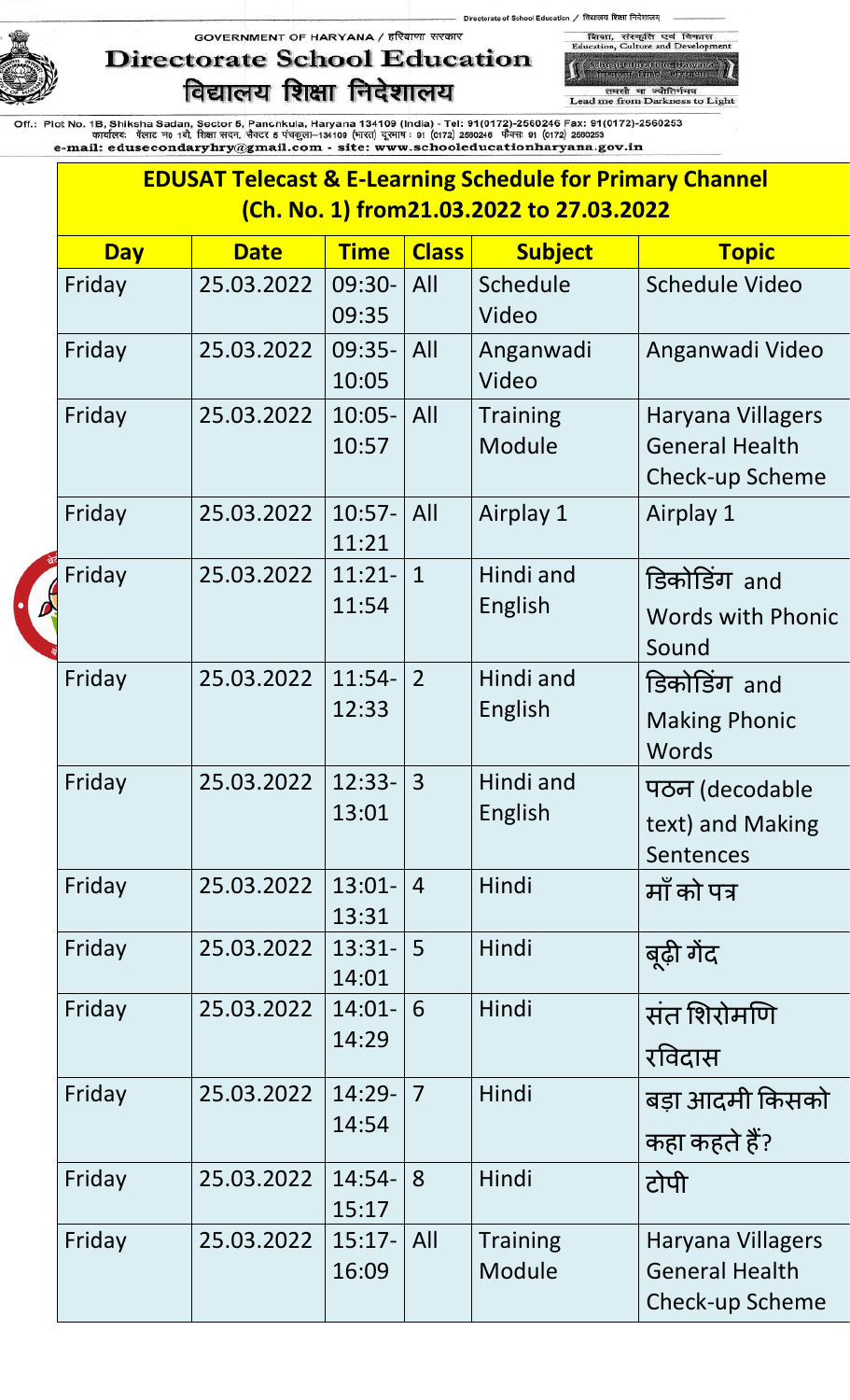of School Education / विद्यालय शिक्षा निदेशालय

शिका,<br>Education,



## GOVERNMENT OF HARYANA / हरियाणा सरकार **Directorate School Education** विद्यालय शिक्षा निदेशालय

-<br>Saluat Education, Hawan<br>- Traiser Part Forterup तमसो मा ज्योतिर्गमय<br>Lead me from Darkness to Light

संस्कृति एवं<br>Culture and D

विकास

| Friday | 25.03.2022 | 16:09-<br>16:24    | All            | <b>Airplay NHM</b>         | <b>Airplay NHM</b>                                                                    |
|--------|------------|--------------------|----------------|----------------------------|---------------------------------------------------------------------------------------|
| Friday | 25.03.2022 | $16:24-$<br>16:56  | 9              | Science                    | <b>Molecular Mass</b><br>and Mole concept,<br>Formula Unit mass,<br><b>Numericals</b> |
| Friday | 25.03.2022 | $16:56-$<br>17:29  | 9              | English                    | <b>Report Writing</b>                                                                 |
| Friday | 25.03.2022 | $17:29-$<br>17:59  | 9              | Computer<br><b>Science</b> | Computer<br>Fundamental                                                               |
| Friday | 25.03.2022 | $17:59-$<br>18:33  | 10             | <b>Science</b>             | Modern periodic<br><b>Table</b>                                                       |
| Friday | 25.03.2022 | $18:33-$<br>19:05  | 10             | English                    | <b>Non-Finites</b>                                                                    |
| Friday | 25.03.2022 | 19:05-<br>19:27    | 10             | Computer<br><b>Science</b> | <b>MS WORD PART 2</b>                                                                 |
| Friday | 25.03.2022 | $19:27-$<br>19:32  | All            | Schedule<br>Video          | <b>Schedule Video</b>                                                                 |
| Friday | 25.03.2022 | 19:32-<br>20:02    | All            | Anganwadi<br>Video         | Anganwadi Video                                                                       |
| Friday | 25.03.2022 | $20:02 -$<br>20:54 | All            | <b>Training</b><br>Module  | <b>Haryana Villagers</b><br><b>General Health</b><br><b>Check-up Scheme</b>           |
| Friday | 25.03.2022 | $20:54-$<br>21:18  | All            | Airplay 1                  | Airplay 1                                                                             |
| Friday | 25.03.2022 | $21:18-$<br>21:51  | $\mathbf{1}$   | Hindi and<br>English       | डिकोडिंग and<br><b>Words with Phonic</b><br>Sound                                     |
| Friday | 25.03.2022 | $21:51-$<br>22:30  | $\overline{2}$ | Hindi and<br>English       | डिकोर्डिंग and<br><b>Making Phonic</b><br>Words                                       |
| Friday | 25.03.2022 | $22:30-$<br>22:58  | 3              | Hindi and<br>English       | पठन (decodable<br>text) and Making<br><b>Sentences</b>                                |
| Friday | 25.03.2022 | $22:58-$<br>23:30  | $\overline{4}$ | Hindi                      | माँ को पत्र                                                                           |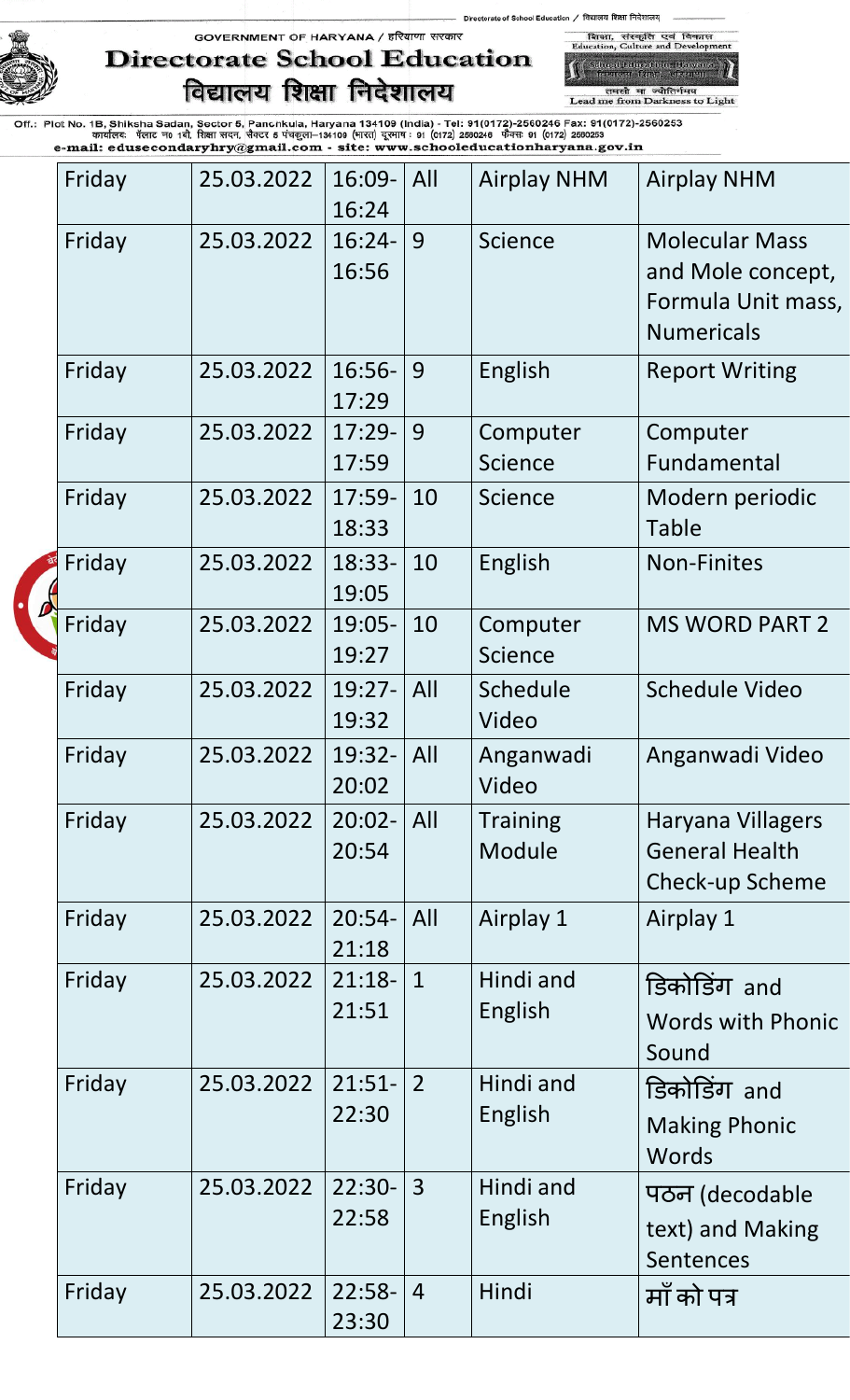of School Education / विद्यालय शिक्षा निदेशालय् GOVERNMENT OF HARYANA / हरियाणा सरकार

**Directorate School Education** विद्यालय शिक्षा निदेशालय

शिका, संस्कृति एवं<br>Education, Culture and D विव -<br>School Education, Hawan<br>- Fransa Bush, Sixanup

तमसो मा ज्योतिर्गमय<br>Lead me from Darkness to Light

|            | <b>EDUSAT Telecast &amp; E-Learning Schedule for Primary Channel</b><br>(Ch. No. 1) from 21.03.2022 to 27.03.2022 |                                                |            |  |  |  |  |
|------------|-------------------------------------------------------------------------------------------------------------------|------------------------------------------------|------------|--|--|--|--|
| <b>Day</b> | <b>Subject</b><br>Time   Class  <br><b>Topic</b><br><b>Date</b>                                                   |                                                |            |  |  |  |  |
| Saturday   | 26.03.2022                                                                                                        | Saturday (Telecast of last working day will be |            |  |  |  |  |
|            |                                                                                                                   |                                                | available) |  |  |  |  |

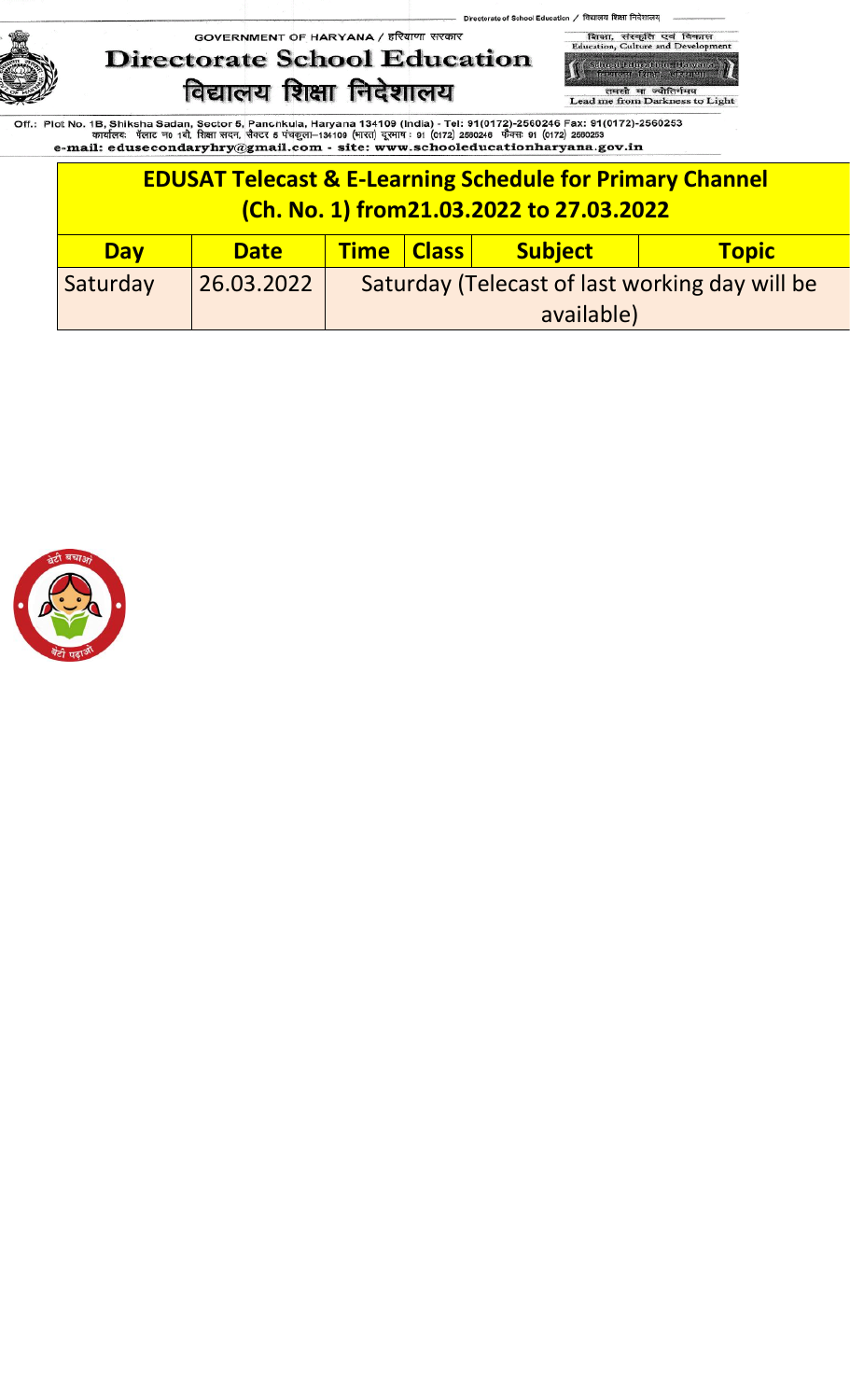

शिक्षा, संस्कृति एवं<br>Education, Culture and D विकास -<br>-<br>- नियालय थिया, जिरेयाणा<br>- नियालय थिया, जिरेयाणा

of School Education / विद्यालय शिक्षा निदेशालय्

तमसो मा ज्योतिर्गमय<br>Lead me from Darkness to Light

|            | <b>EDUSAT Telecast &amp; E-Learning Schedule for Primary Channel</b><br>(Ch. No. 1) from 21.03.2022 to 27.03.2022 |                                                   |               |  |  |  |  |
|------------|-------------------------------------------------------------------------------------------------------------------|---------------------------------------------------|---------------|--|--|--|--|
| <b>Day</b> | <b>Time   Class  </b><br><b>Subject</b><br><b>Topic</b><br><b>Date</b>                                            |                                                   |               |  |  |  |  |
| Sunday     | 27.03.2022                                                                                                        | Holiday Sunday (Telecast of last working day will |               |  |  |  |  |
|            |                                                                                                                   |                                                   | be available) |  |  |  |  |

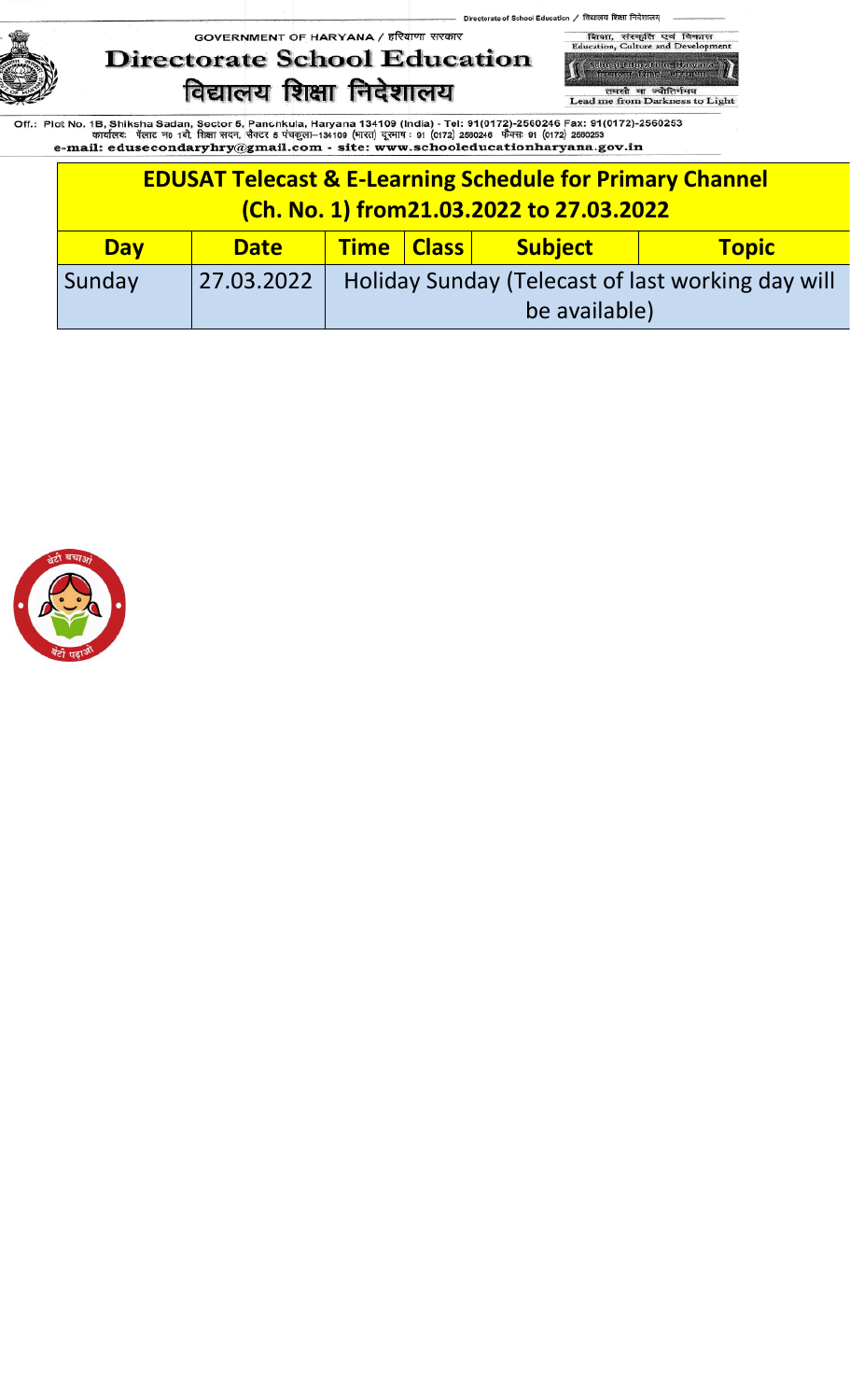# **Directorate School Education** विद्यालय शिक्षा निदेशालय

शिका, संस्कृति एवं विकास<br>Education, Culture and Developr **School Education, Harvens**<br>Transser Busit, Language

of School Education / विद्यालय शिक्षा निदेशालय्

तमसो मा ज्योतिर्गमय<br>Lead me from Darkness to Light

| <b>EDUSAT Telecast &amp; E-Learning Schedule for Secondary Channel</b> |                                           |                        |                |                       |                                                                        |  |  |
|------------------------------------------------------------------------|-------------------------------------------|------------------------|----------------|-----------------------|------------------------------------------------------------------------|--|--|
|                                                                        | (Ch. No. 2) from 21.03.2022 to 27.03.2022 |                        |                |                       |                                                                        |  |  |
| <b>Day</b>                                                             | <b>Date</b>                               | <b>Time</b>            | <b>Class</b>   | <b>Subject</b>        | <b>Topic</b>                                                           |  |  |
| Monday                                                                 | 21.03.2022                                | 09:30-<br>09:33        | All            | Schedule Video        | <b>Schedule Video</b>                                                  |  |  |
| Monday                                                                 | 21.03.2022                                | 09:33-<br>10:03        |                | Anganwadi<br>Video    | Anganwadi Video                                                        |  |  |
| Monday                                                                 | 21.03.2022                                | $10:03-$<br>10:15      | All            | Airplay               | Airplay                                                                |  |  |
| Monday                                                                 | 21.03.2022                                | $10:15-$<br>10:17      | All            | Airplay               | Airplay                                                                |  |  |
| Monday                                                                 | 21.03.2022                                | $10:17-$<br>10:43      | X <sub>l</sub> | <b>History</b>        | औदयोगिक क्रांति,<br>भाग-2                                              |  |  |
| Monday                                                                 | 21.03.2022                                | $10:43-$<br>10:46      | All            | Schedule Video        | Schedule Video                                                         |  |  |
| Monday                                                                 | 21.03.2022                                | $10:46-$<br>10:48      | All            | Airplay               | Airplay                                                                |  |  |
| Monday                                                                 | 21.03.2022                                | $10:48-$<br>11:22      | X <sub>l</sub> | Accountancy           | Cashbook<br>introduction Part<br>$\mathbf 1$                           |  |  |
| Monday                                                                 | 21.03.2022                                | $11:22-$<br>12:14      | A              | <b>Airplay HVGHCS</b> | <b>Airplay HVGHCS</b>                                                  |  |  |
| Monday                                                                 | 21.03.2022                                | $12:14-$<br>12:46      | X <sub>l</sub> | <b>Physics</b>        | <b>Oscillations -</b><br>Periodic and<br>Oscillatory<br><b>Motions</b> |  |  |
| Monday                                                                 | 21.03.2022                                | $12:46-$<br>13:17      | All            | <b>Airplay NHM</b>    | <b>Airplay NHM</b>                                                     |  |  |
| Monday                                                                 | 21.03.2022                                | $13:17 -  X $<br>13:47 |                | English               | The Browning<br>Version                                                |  |  |
| Monday                                                                 | 21.03.2022                                | $13:47-$<br>14:20      | X              | Life Skill            | <b>TEAM WORK 1 &amp;</b><br>$\overline{2}$                             |  |  |
| Monday                                                                 | 21.03.2022                                | $14:20-$<br>14:22      | All            | Airplay               | Airplay                                                                |  |  |
| Monday                                                                 | 21.03.2022                                | $14:22-$<br>14:53      | All            | <b>Airplay NHM</b>    | <b>Airplay NHM</b>                                                     |  |  |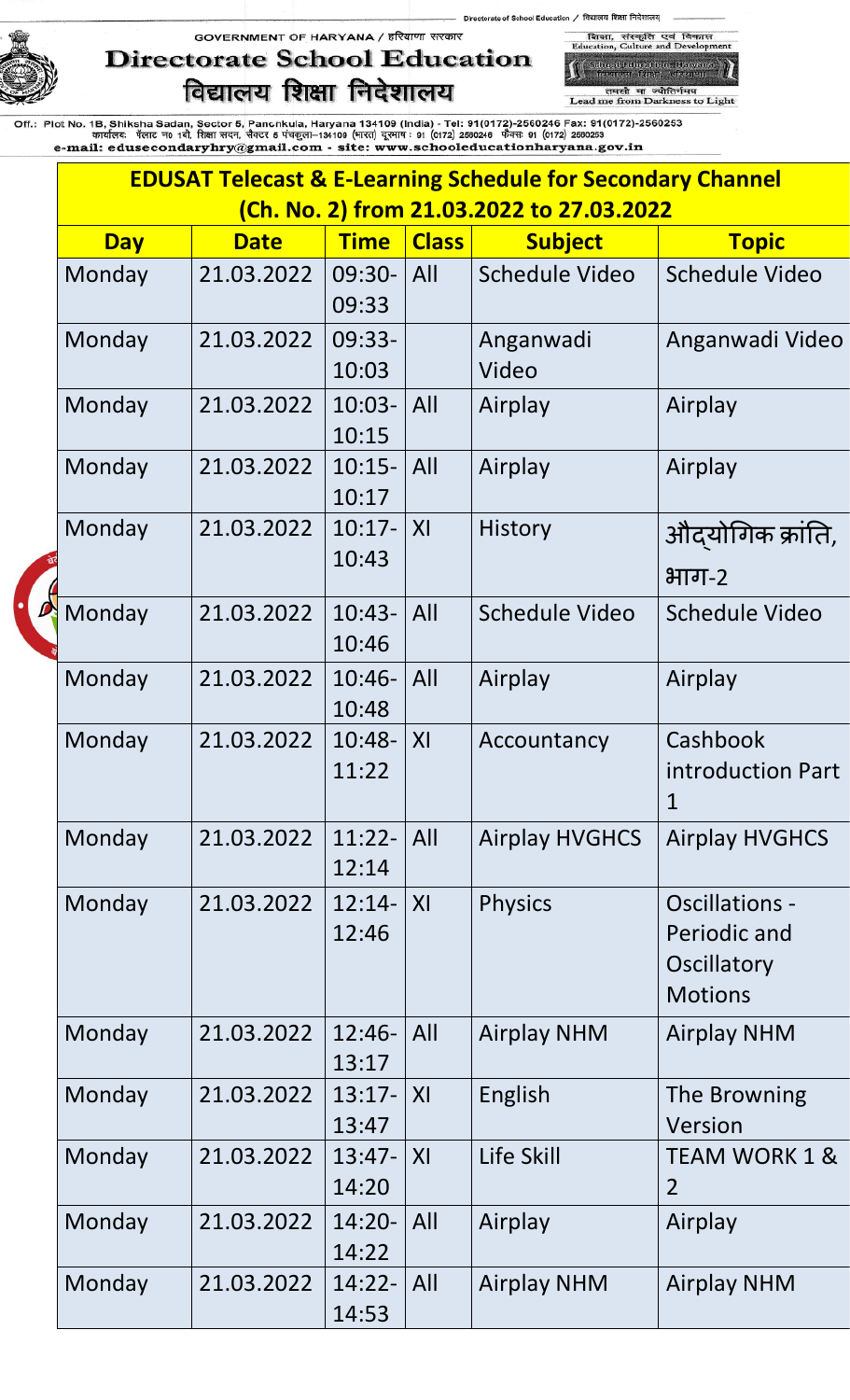of School Education / विद्यालय शिक्षा निदेशालय शिका, संस्कृति एवं विकास<br>Education, Culture and Developr

GOVERNMENT OF HARYANA / हरियाणा सरकार



## **Directorate School Education** विद्यालय शिक्षा निदेशालय

तमसो मा ज्योतिर्गमय<br>Lead me from Darkness to Light

| Monday | 21.03.2022 | $14:53-$<br>15:29  | XII            | <b>History</b>        | आरंभिक राज्यों की<br>जानकारी के स्त्रोत<br>$H$ ाग-1 |
|--------|------------|--------------------|----------------|-----------------------|-----------------------------------------------------|
| Monday | 21.03.2022 | $15:29-$<br>15:48  | XII            | Accountancy           | <b>Non Profit</b><br>organisations<br>Part 1        |
| Monday | 21.03.2022 | $15:48-$<br>16:14  | XII            | <b>Physics</b>        | Semiconductor<br>Electronics-<br>Introduction       |
| Monday | 21.03.2022 | $16:14-$<br>16:48  | XII            | English               | On the Face of It<br>Part 1                         |
| Monday | 21.03.2022 | 16:48-<br>17:18    | XII            | Life Skill            | <b>THOROUGHNESS</b><br>1 & 2                        |
| Monday | 21.03.2022 | $17:18-$<br>18:10  | All            | <b>Airplay HVGHCS</b> | <b>Airplay HVGHCS</b>                               |
| Monday | 21.03.2022 | $18:10-$<br>18:13  | All            | <b>Schedule Video</b> | <b>Schedule Video</b>                               |
| Monday | 21.03.2022 | $18:13-$<br>18:43  |                | Anganwadi<br>Video    | Anganwadi Video                                     |
| Monday | 21.03.2022 | $18:43-$<br>18:55  | All            | Airplay               | Airplay                                             |
| Monday | 21.03.2022 | $18:55-$<br>18:57  | All            | Airplay               | Airplay                                             |
| Monday | 21.03.2022 | $18:57-$<br>19:23  | X <sub>l</sub> | <b>History</b>        | औदयोगिक क्रांति,<br>भाग-2                           |
| Monday | 21.03.2022 | $19:23-$<br>19:26  | All            | Schedule Video        | <b>Schedule Video</b>                               |
| Monday | 21.03.2022 | $19:26-$<br>19:28  | All            | Airplay               | Airplay                                             |
| Monday | 21.03.2022 | 19:28-<br>20:02    | X <sub>l</sub> | Accountancy           | Cashbook<br>introduction Part<br>$\mathbf{1}$       |
| Monday | 21.03.2022 | $20:02 -$<br>20:54 | All            | <b>Airplay HVGHCS</b> | <b>Airplay HVGHCS</b>                               |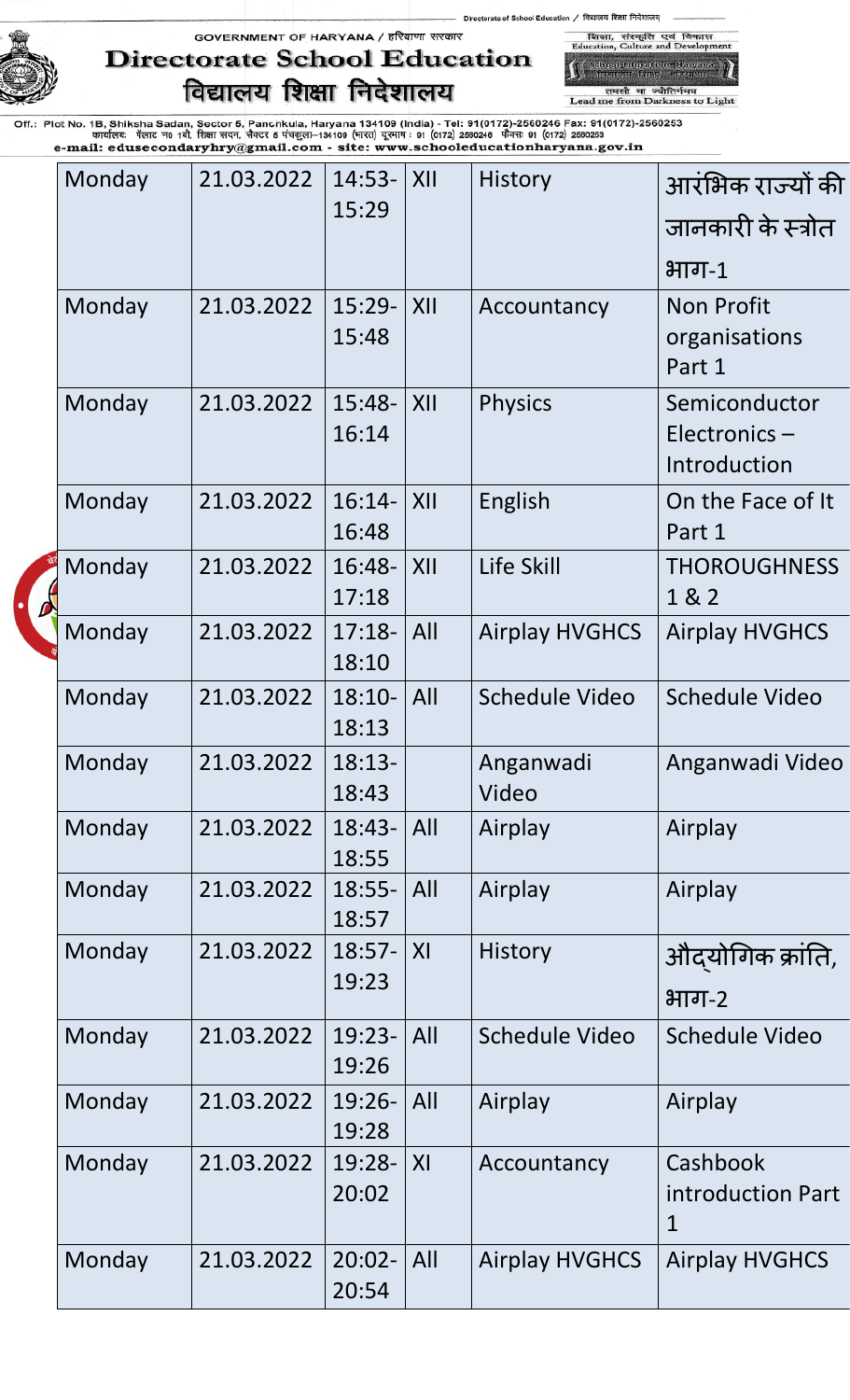of School Education / विद्यालय शिक्षा शिका, संस्कृति एवं<br>Education, Culture and I

## GOVERNMENT OF HARYANA / हरियाणा सरकार **Directorate School Education** विद्यालय शिक्षा निदेशालय

,<br>School Education, Harvard<br>Transa Bush, Sixarup तमसो मा ज्योतिर्गमय<br>Lead me from Darkness to Light

विव  $\lambda$  T

| Monday | 21.03.2022 | $20:54-$<br>21:26 | X <sub>l</sub> | <b>Physics</b>     | <b>Oscillations -</b><br>Periodic and<br>Oscillatory<br><b>Motions</b> |
|--------|------------|-------------------|----------------|--------------------|------------------------------------------------------------------------|
| Monday | 21.03.2022 | $21:26-$<br>21:57 | All            | <b>Airplay NHM</b> | <b>Airplay NHM</b>                                                     |
| Monday | 21.03.2022 | $21:57-$<br>22:27 | X <sub>l</sub> | English            | The Browning<br>Version                                                |
| Monday | 21.03.2022 | $22:27-$<br>23:00 | X <sub>l</sub> | Life Skill         | <b>TEAM WORK 1 &amp;</b><br>$\overline{2}$                             |
| Monday | 21.03.2022 | $23:00-$<br>23:02 | All            | Airplay            | Airplay                                                                |
| Monday | 21.03.2022 | $23:02-$<br>23:30 | All            | <b>Airplay NHM</b> | <b>Airplay NHM</b>                                                     |
|        |            |                   |                |                    |                                                                        |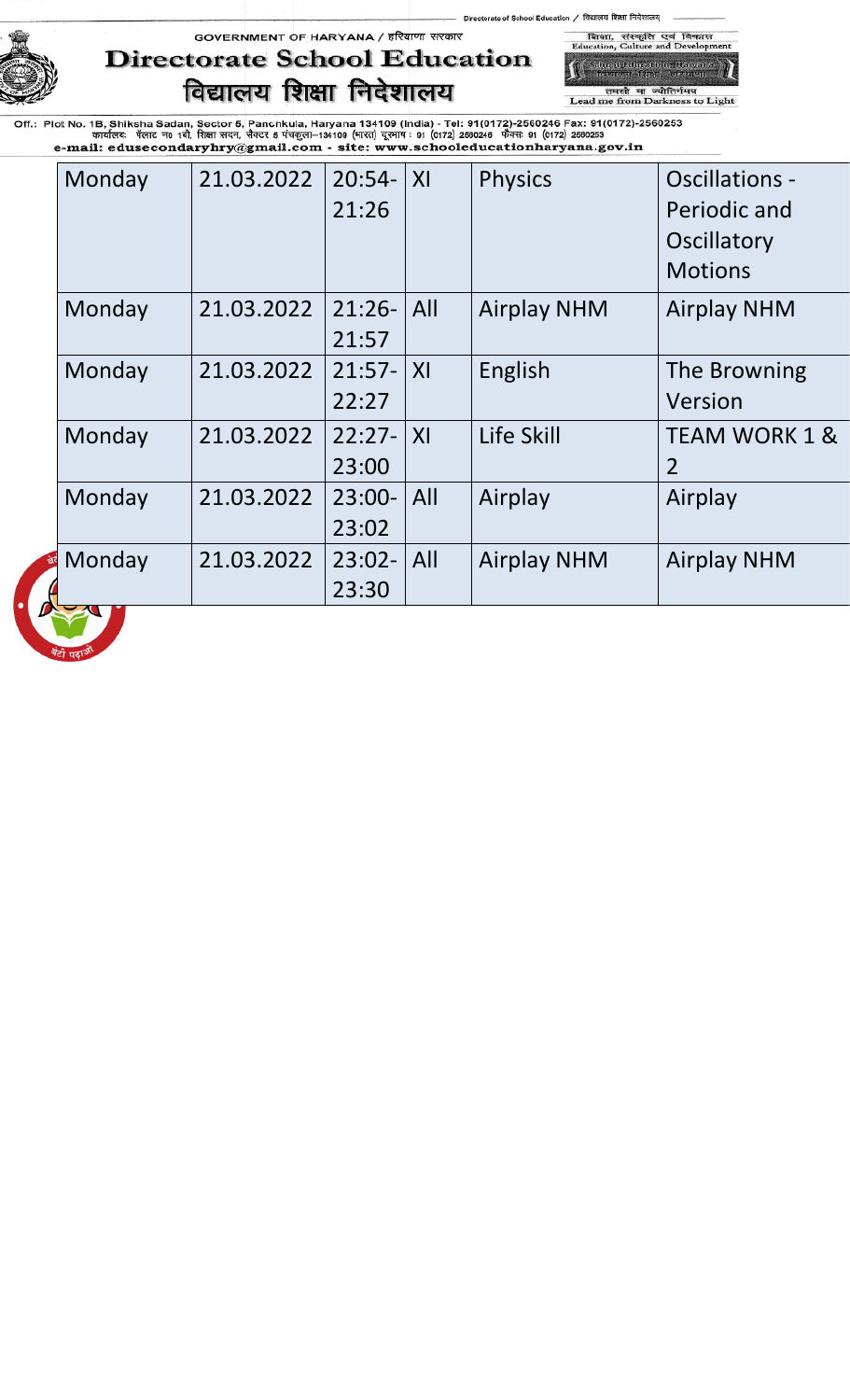# **Directorate School Education** विद्यालय शिक्षा निदेशालय

शिक्षा, संस्कृति एवं विकास<br>Education, Culture and Develop **School Education, Harvens**<br>J. Francen Bush, Islamun

of School Education / विद्यालय शिक्षा निदेशालय्

तमसो मा ज्योतिर्गमय<br>Lead me from Darkness to Light

| <b>EDUSAT Telecast &amp; E-Learning Schedule for Secondary Channel</b><br>(Ch. No. 2) from 21.03.2022 to 27.03.2022 |            |             |                    |                |                          |                                                               |  |
|---------------------------------------------------------------------------------------------------------------------|------------|-------------|--------------------|----------------|--------------------------|---------------------------------------------------------------|--|
|                                                                                                                     | <b>Day</b> | <b>Date</b> | <b>Time</b>        | <b>Class</b>   | <b>Subject</b>           | <b>Topic</b>                                                  |  |
|                                                                                                                     | Tuesday    | 22.03.2022  | 09:30-<br>09:33    | All            | Schedule Video           | <b>Schedule Video</b>                                         |  |
|                                                                                                                     | Tuesday    | 22.03.2022  | 09:33-<br>10:03    |                | Anganwadi<br>Video       | Anganwadi Video                                               |  |
|                                                                                                                     | Tuesday    | 22.03.2022  | $10:03-$<br>10:15  | All            | Airplay                  | Airplay                                                       |  |
|                                                                                                                     | Tuesday    | 22.03.2022  | $10:15-$<br>10:17  | All            | Airplay                  | Airplay                                                       |  |
|                                                                                                                     | Tuesday    | 22.03.2022  | $10:17-$<br>10:53  | X <sub>l</sub> | <b>Political Science</b> | संविधान -एक<br>जीवंत दस्तावेज<br>भाग 1                        |  |
|                                                                                                                     | Tuesday    | 22.03.2022  | $10:53-$<br>10:56  | All            | <b>Schedule Video</b>    | <b>Schedule Video</b>                                         |  |
|                                                                                                                     | Tuesday    | 22.03.2022  | $10:56-$<br>10:58  | All            | Airplay                  | Airplay                                                       |  |
|                                                                                                                     | Tuesday    | 22.03.2022  | $10:58 -$<br>11:18 | XI             | <b>Business Study</b>    | <b>Business services</b><br><b>Function of</b><br>warehousing |  |
|                                                                                                                     | Tuesday    | 22.03.2022  | $11:18-$<br>12:10  | All            | <b>Airplay HVGHCS</b>    | <b>Airplay HVGHCS</b>                                         |  |
|                                                                                                                     | Tuesday    | 22.03.2022  | $12:10-$<br>12:54  | XI             | <b>Biology</b>           | Cell Cycle Part-1                                             |  |
|                                                                                                                     | Tuesday    | 22.03.2022  | $12:54-$<br>13:25  | All            | <b>Airplay NHM</b>       | <b>Airplay NHM</b>                                            |  |
|                                                                                                                     | Tuesday    | 22.03.2022  | $13:25-$<br>13:53  | XI             | <b>Maths</b>             | Sequence and<br>series(Part-1)Ex<br>9.1                       |  |
|                                                                                                                     | Tuesday    | 22.03.2022  | $13:53-$<br>14:26  | XI             | Life Skill               | <b>TEAM WORK 3 &amp;</b><br>$\overline{4}$                    |  |
|                                                                                                                     | Tuesday    | 22.03.2022  | $14:26-$<br>14:28  | All            | Airplay                  | Airplay                                                       |  |
|                                                                                                                     | Tuesday    | 22.03.2022  | $14:28-$<br>14:59  | All            | <b>Airplay NHM</b>       | <b>Airplay NHM</b>                                            |  |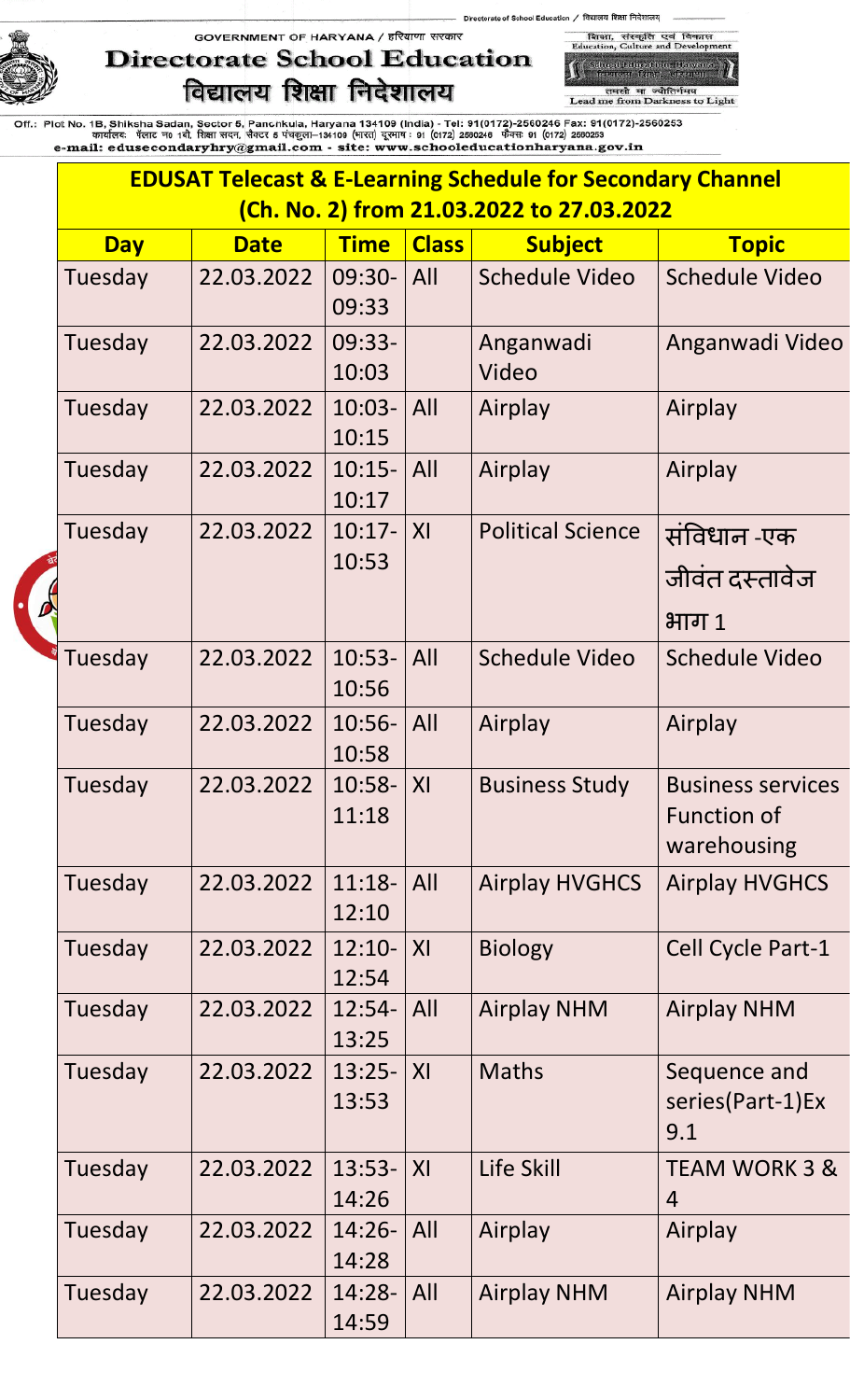of School Education / विद्यालय शिक्षा निदेशालय



## GOVERNMENT OF HARYANA / हरियाणा सरकार **Directorate School Education** विद्यालय शिक्षा निदेशालय

,<br>School Education, Harvard<br>, Transar Bush, Idramu, तमसो मा ज्योतिर्गमय<br>Lead me from Darkness to Light

शिका, संस्कृति एवं विकास<br>Education, Culture and Developr

| Tuesday | 22.03.2022 | 14:59-<br>15:44   | XII            | <b>Political Science</b> | वैश्वीकरण भाग 1                                               |
|---------|------------|-------------------|----------------|--------------------------|---------------------------------------------------------------|
| Tuesday | 22.03.2022 | $15:44-$<br>16:12 | XII            | <b>Business Study</b>    | <b>Staffing Training</b><br>& Development                     |
| Tuesday | 22.03.2022 | $16:12-$<br>16:57 | XII            | <b>Biology</b>           | <b>Molecular basis</b><br>of inheritance<br>Part-1            |
| Tuesday | 22.03.2022 | $16:57-$<br>17:27 | XII            | <b>Maths</b>             | Application of<br>Derivatives (Part<br>5)                     |
| Tuesday | 22.03.2022 | $17:27-$<br>17:54 | XII            | Life Skill               | <b>THOROUGHNESS</b><br>3 & 4                                  |
| Tuesday | 22.03.2022 | $17:54-$<br>18:46 | All            | <b>Airplay HVGHCS</b>    | <b>Airplay HVGHCS</b>                                         |
| Tuesday | 22.03.2022 | $18:46-$<br>18:49 | All            | <b>Schedule Video</b>    | <b>Schedule Video</b>                                         |
| Tuesday | 22.03.2022 | $18:49-$<br>19:19 |                | Anganwadi<br>Video       | Anganwadi Video                                               |
| Tuesday | 22.03.2022 | $19:19-$<br>19:31 | All            | Airplay                  | Airplay                                                       |
| Tuesday | 22.03.2022 | $19:31-$<br>19:33 | All            | Airplay                  | Airplay                                                       |
| Tuesday | 22.03.2022 | $19:33-$<br>20:09 | XI             | <b>Political Science</b> | संविधान -एक<br>जीवंत दस्तावेज<br>भाग 1                        |
| Tuesday | 22.03.2022 | $20:09-$<br>20:12 | All            | Schedule Video           | Schedule Video                                                |
| Tuesday | 22.03.2022 | $20:12-$<br>20:14 | All            | Airplay                  | Airplay                                                       |
| Tuesday | 22.03.2022 | $20:14-$<br>20:34 | X <sub>l</sub> | <b>Business Study</b>    | <b>Business services</b><br><b>Function of</b><br>warehousing |
| Tuesday | 22.03.2022 | $20:34-$<br>21:26 | All            | <b>Airplay HVGHCS</b>    | <b>Airplay HVGHCS</b>                                         |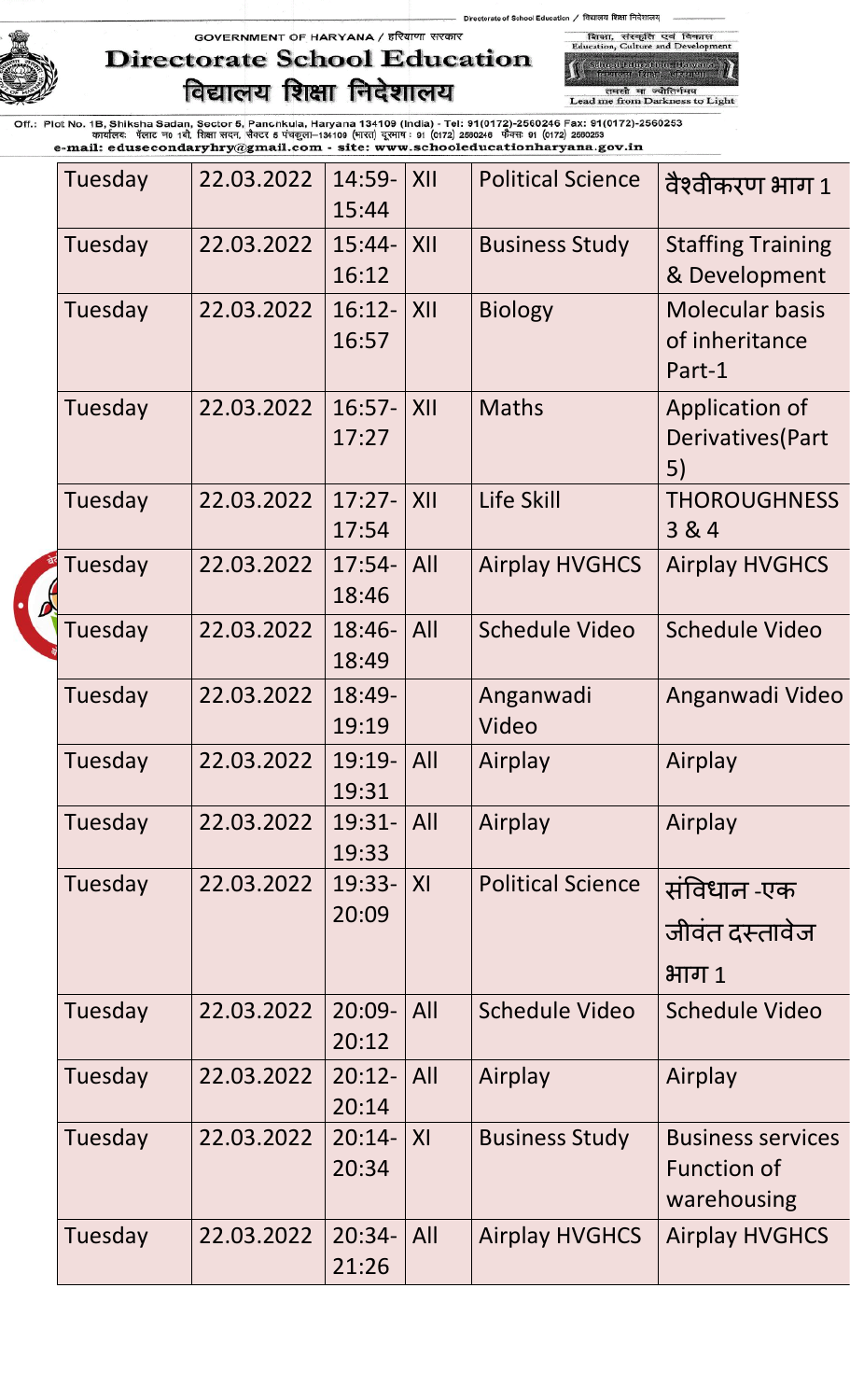of School Education / विद्यालय शिक्षा निदेशालय शिक्षा, संस्कृति एवं<br>Education, Culture and D

GOVERNMENT OF HARYANA / हरियाणा सरकार



-<br>-<br>- नियालय शिक्षा, अरेपाणा<br>- नियालय शिक्षा, अरेपाणा तमसो मा ज्योतिर्गमय<br>Lead me from Darkness to Light

विकास

| Tuesday | 22.03.2022 | $21:26 -  X $ |                | <b>Biology</b>     | Cell Cycle Part-1        |
|---------|------------|---------------|----------------|--------------------|--------------------------|
|         |            | 22:10         |                |                    |                          |
| Tuesday | 22.03.2022 | $22:10-$      | All            | <b>Airplay NHM</b> | <b>Airplay NHM</b>       |
|         |            | 22:41         |                |                    |                          |
| Tuesday | 22.03.2022 | $22:41-$      | X              | <b>Maths</b>       | Sequence and             |
|         |            | 23:09         |                |                    | series(Part-1)Ex         |
|         |            |               |                |                    | 9.1                      |
| Tuesday | 22.03.2022 | $23:09-$      | X <sub>l</sub> | Life Skill         | <b>TEAM WORK 3 &amp;</b> |
|         |            | 23:30         |                |                    | 4                        |

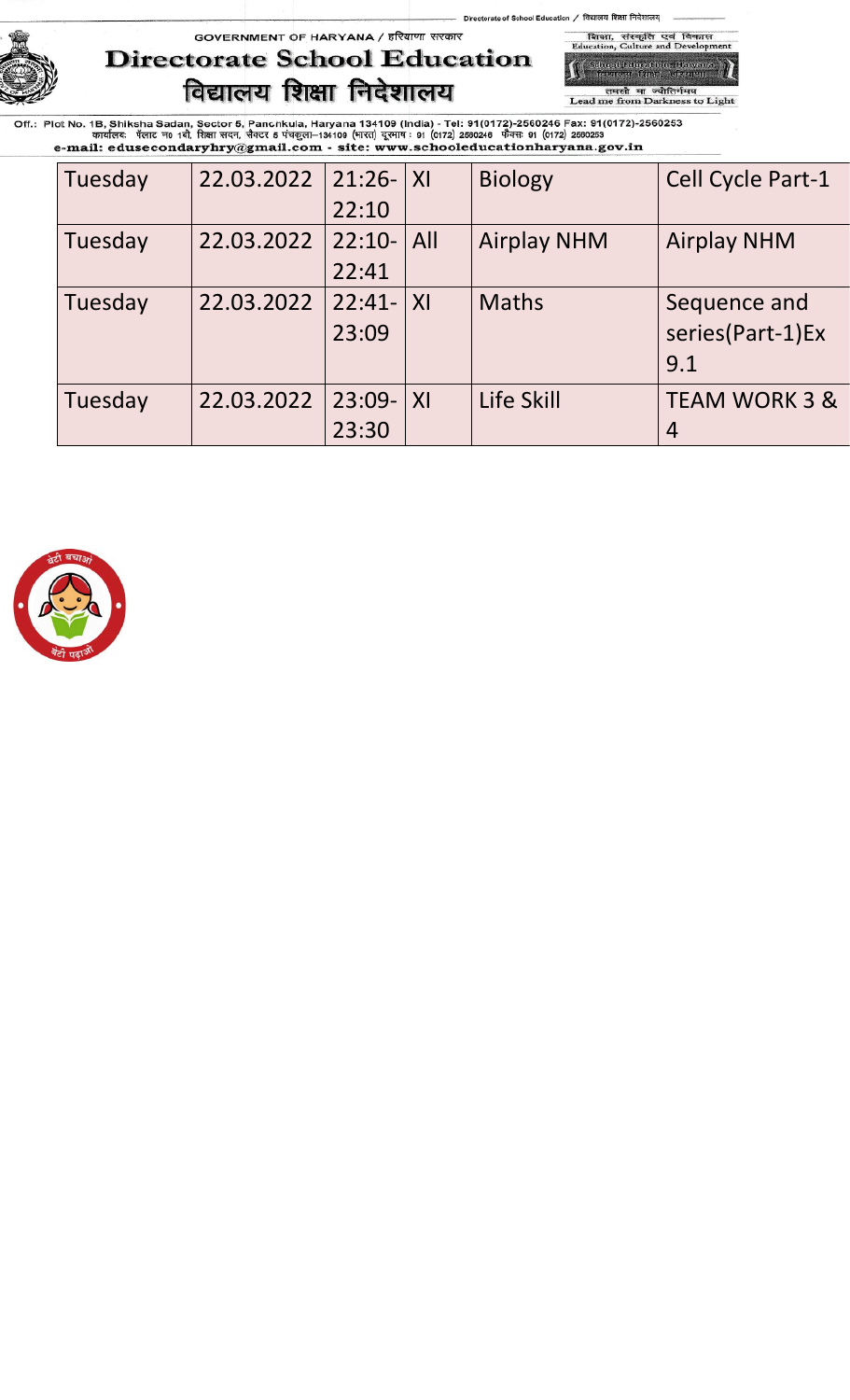of School Education / विद्यालय शिक्षा निदेशालय् GOVERNMENT OF HARYANA / हरियाणा सरकार



शिका, संस्कृति एवं विकास<br>Education, Culture and Developr -<br>-<br>- नियालय थिया, जिरेयाणा<br>- नियालय थिया, जिरेयाणा

तमसो मा ज्योतिर्गमय<br>Lead me from Darkness to Light

| <b>EDUSAT Telecast &amp; E-Learning Schedule for Secondary Channel</b> |                                                                 |                                                                         |                        |  |  |  |  |
|------------------------------------------------------------------------|-----------------------------------------------------------------|-------------------------------------------------------------------------|------------------------|--|--|--|--|
| (Ch. No. 2) from 21.03.2022 to 27.03.2022                              |                                                                 |                                                                         |                        |  |  |  |  |
| <b>Day</b>                                                             | Time   Class  <br><b>Subject</b><br><b>Topic</b><br><b>Date</b> |                                                                         |                        |  |  |  |  |
|                                                                        |                                                                 | Wednesday 23.03.2022   Holiday Shaheedi Diwas (Telecast of last working |                        |  |  |  |  |
|                                                                        |                                                                 |                                                                         | day will be available) |  |  |  |  |

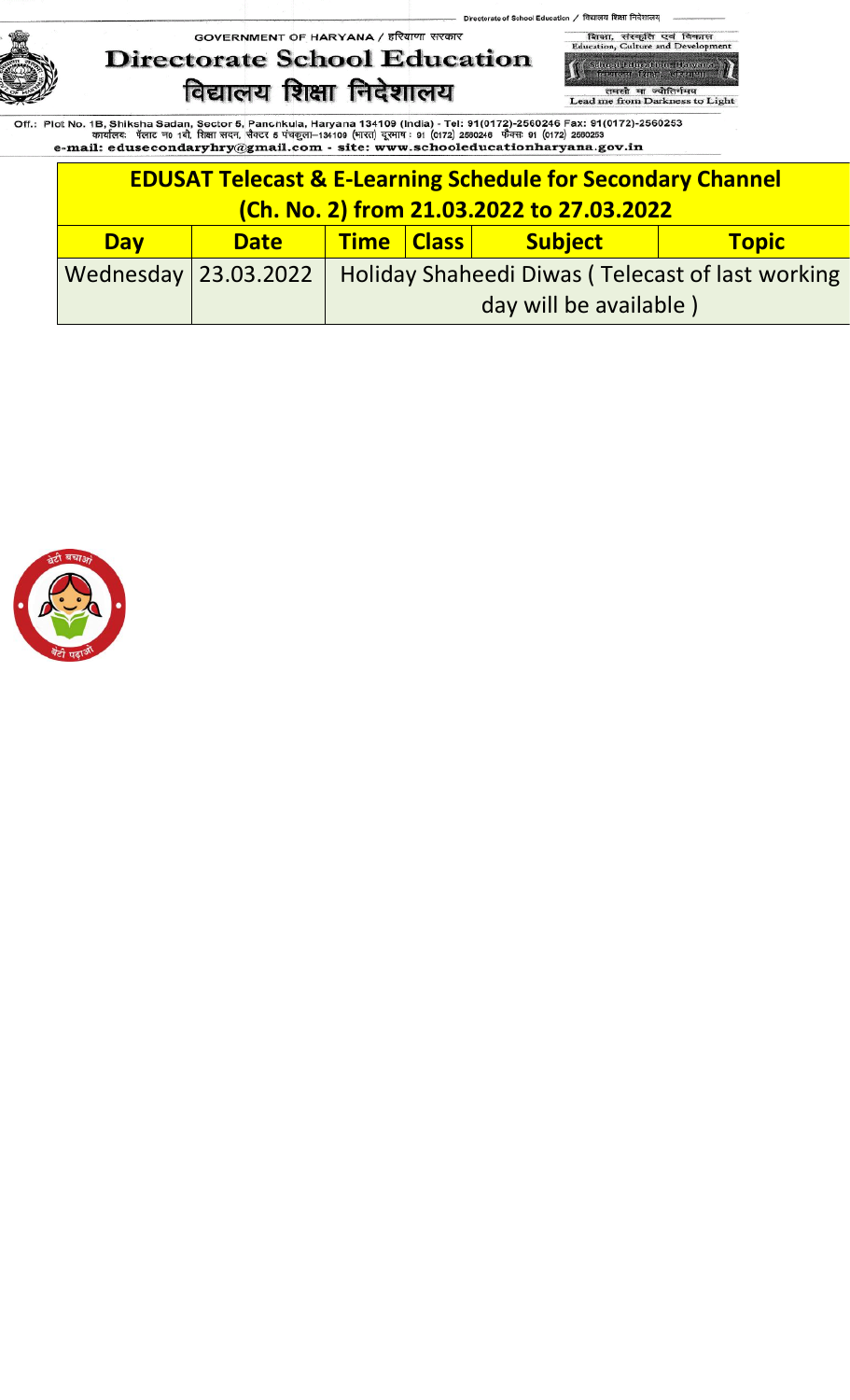# **Directorate School Education** विद्यालय शिक्षा निदेशालय

शिका, संस्कृति एवं विकास<br>Education, Culture and Developr **All School Education, Harvens**<br>Transar Burls, Greenwill

ol Education / विद्यालय शिक्षा निदेशालय्

तमसो मा ज्योतिर्गमय<br>Lead me from Darkness to Light

| <b>EDUSAT Telecast &amp; E-Learning Schedule for Secondary Channel</b> |             |                    |                |                                           |                                                            |  |  |  |
|------------------------------------------------------------------------|-------------|--------------------|----------------|-------------------------------------------|------------------------------------------------------------|--|--|--|
|                                                                        |             |                    |                | (Ch. No. 2) from 21.03.2022 to 27.03.2022 |                                                            |  |  |  |
| <b>Day</b>                                                             | <b>Date</b> | <b>Time</b>        | <b>Class</b>   | <b>Subject</b>                            | <b>Topic</b>                                               |  |  |  |
| Thursday                                                               | 24.03.2022  | 09:30-<br>09:33    | All            | <b>Schedule Video</b>                     | <b>Schedule Video</b>                                      |  |  |  |
| Thursday                                                               | 24.03.2022  | 09:33-<br>10:03    |                | Anganwadi<br>Video                        | Anganwadi Video                                            |  |  |  |
| Thursday                                                               | 24.03.2022  | $10:03 -$<br>10:15 | All            | Airplay                                   | Airplay                                                    |  |  |  |
| Thursday                                                               | 24.03.2022  | $10:15-$<br>10:17  | All            | Airplay                                   | Airplay                                                    |  |  |  |
| Thursday                                                               | 24.03.2022  | $10:17-$<br>10:42  | X <sub>l</sub> | History                                   | मूल निवासियों का<br>विस्थापन भाग-1                         |  |  |  |
| Thursday                                                               | 24.03.2022  | $10:42-$<br>10:44  | All            | <b>Schedule Video</b>                     | <b>Schedule Video</b>                                      |  |  |  |
| Thursday                                                               | 24.03.2022  | $10:44-$<br>10:46  | All            | Airplay                                   | Airplay                                                    |  |  |  |
| Thursday                                                               | 24.03.2022  | $10:46-$<br>11:20  | XI             | Accountancy                               | Cashbook<br>introduction Part<br>$\overline{2}$            |  |  |  |
| Thursday                                                               | 24.03.2022  | $11:20-$<br>12:12  | All            | <b>Airplay HVGHCS</b>                     | <b>Airplay HVGHCS</b>                                      |  |  |  |
| Thursday                                                               | 24.03.2022  | $12:12-$<br>12:46  | XI             | <b>Physics</b>                            | <b>Oscillations -</b><br>Simple Harmonic<br>Motion (SHM)   |  |  |  |
| Thursday                                                               | 24.03.2022  | $12:46-$<br>13:17  | All            | <b>Airplay NHM</b>                        | <b>Airplay NHM</b>                                         |  |  |  |
| Thursday                                                               | 24.03.2022  | $13:17-$<br>13:45  | X <sub>l</sub> | <b>Maths</b>                              | Sequence and<br>series(Part-2)Ex<br>9.2                    |  |  |  |
| Thursday                                                               | 24.03.2022  | $13:45-$<br>14:08  | X <sub>l</sub> | Life Skill                                | <b>RESPECTING</b><br><b>OTHERS PRIVACY-</b><br>$\mathbf 1$ |  |  |  |
| Thursday                                                               | 24.03.2022  | 14:08-<br>14:10    | All            | Airplay                                   | Airplay                                                    |  |  |  |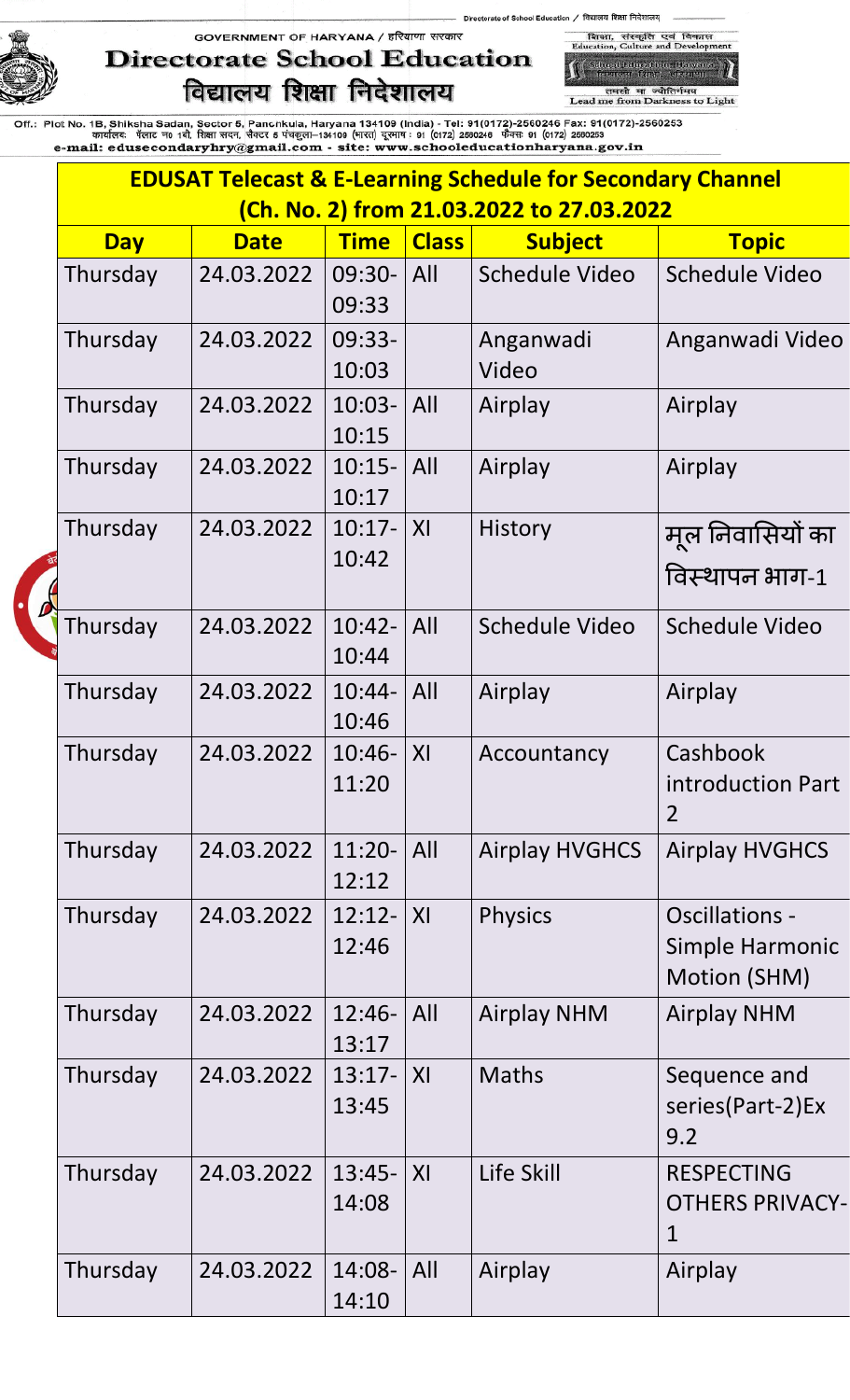# **Directorate School Education** विद्यालय शिक्षा निदेशालय

**School Gunstion, Hanvens**<br>Tricinesi (SIPI), Janzuni तमसो मा ज्योतिर्गमय<br>Lead me from Darkness to Light

शिका, संस्कृति एवं विकास<br>Education, Culture and Developr

of School Education / विद्यालय शिक्षा निदेशालय

| Thursday | 24.03.2022 | $14:10-$<br>14:41 | All | <b>Airplay NHM</b>    | <b>Airplay NHM</b>                                                   |
|----------|------------|-------------------|-----|-----------------------|----------------------------------------------------------------------|
| Thursday | 24.03.2022 | $14:41-$          | XII | <b>History</b>        | महाजनपद ओर                                                           |
|          |            | 15:15             |     |                       | उनके विशिष्ट                                                         |
|          |            |                   |     |                       | अभिलक्षण, मगध                                                        |
|          |            |                   |     |                       | साम्राज्य का                                                         |
|          |            |                   |     |                       | उत्थान व विस्तार,                                                    |
|          |            |                   |     |                       | कुछ प्रमुख                                                           |
|          |            |                   |     |                       | व्याख्याएँ व बिंद्                                                   |
|          |            |                   |     |                       | भाग २                                                                |
| Thursday | 24.03.2022 | $15:15-$<br>15:38 | XII | Accountancy           | <b>Non Profit</b><br>organisations<br>Part 2                         |
| Thursday | 24.03.2022 | 15:38-<br>16:14   | XII | <b>Physics</b>        | Semiconductor<br>Electronics -<br><b>Intrinsic</b><br>semiconductors |
| Thursday | 24.03.2022 | $16:14-$<br>16:48 | XII | <b>Maths</b>          | Integrals   Intro<br>& Example-1                                     |
| Thursday | 24.03.2022 | $16:48-$<br>17:22 | XII | Life Skill            | <b>MANAGING</b><br><b>NEGATIVE</b><br><b>FEELINGS-1</b>              |
| Thursday | 24.03.2022 | $17:22-$<br>18:14 | All | <b>Airplay HVGHCS</b> | <b>Airplay HVGHCS</b>                                                |
| Thursday | 24.03.2022 | $18:14-$<br>18:17 | All | Schedule Video        | <b>Schedule Video</b>                                                |
| Thursday | 24.03.2022 | $18:17-$<br>18:47 |     | Anganwadi<br>Video    | Anganwadi Video                                                      |
| Thursday | 24.03.2022 | $18:47-$<br>18:59 | All | Airplay               | Airplay                                                              |
| Thursday | 24.03.2022 | 18:59-<br>19:01   | All | Airplay               | Airplay                                                              |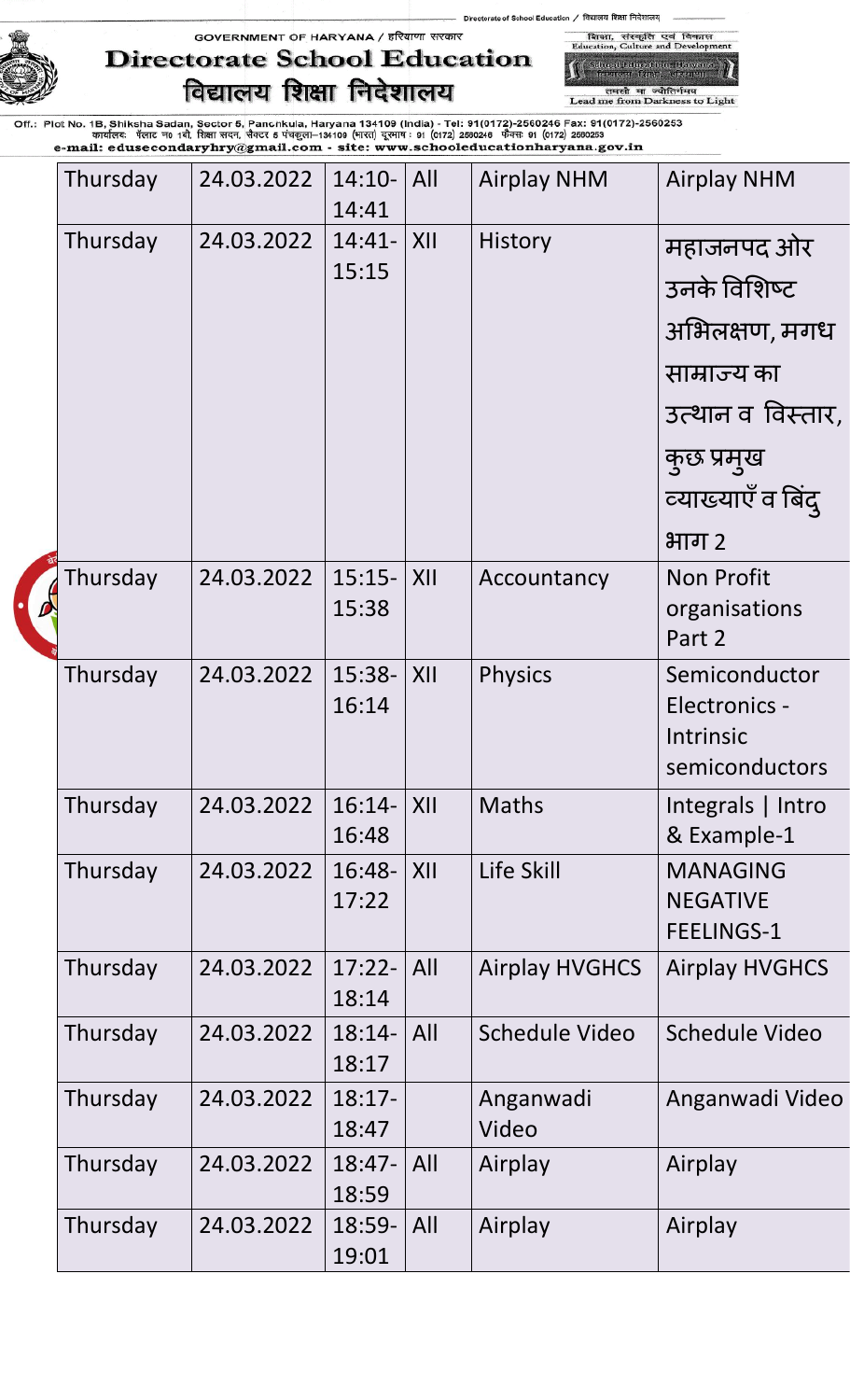of School Education / विद्यालय शिक्षा निदेशालय शिक्षा, संस्कृति एवं<br>Education, Culture and D





-<br>School Education, Hawane<br>- नियातय शिक्षा, फ्रियाण तमसो मा ज्योतिर्गमय<br>Lead me from Darkness to Light

विकास

| Thursday | 24.03.2022 | 19:26              | X <sub>l</sub> | <b>History</b>                                | मूल निवासियों का<br>विस्थापन भाग-1                         |
|----------|------------|--------------------|----------------|-----------------------------------------------|------------------------------------------------------------|
| Thursday | 24.03.2022 | $19:26 -$<br>19:28 | All            | Schedule Video                                | Schedule Video                                             |
| Thursday | 24.03.2022 | $19:28-$<br>19:30  | All            | Airplay                                       | Airplay                                                    |
| Thursday | 24.03.2022 | 19:30-<br>20:04    | X <sub>l</sub> | Accountancy                                   | Cashbook<br>introduction Part<br>$\overline{2}$            |
| Thursday | 24.03.2022 | $20:04-$<br>20:56  | All            | <b>Airplay HVGHCS</b>                         | <b>Airplay HVGHCS</b>                                      |
| Thursday | 24.03.2022 | $20:56-$<br>21:30  | XI             | <b>Physics</b>                                | <b>Oscillations -</b><br>Simple Harmonic<br>Motion (SHM)   |
| Thursday | 24.03.2022 | $21:30-$<br>22:01  | All            | <b>Airplay NHM</b>                            | <b>Airplay NHM</b>                                         |
| Thursday | 24.03.2022 | $22:01-$<br>22:29  | XI             | <b>Maths</b>                                  | Sequence and<br>series(Part-2)Ex<br>9.2                    |
| Thursday | 24.03.2022 | 22:52              | X <sub>l</sub> | Life Skill                                    | <b>RESPECTING</b><br><b>OTHERS PRIVACY-</b><br>$\mathbf 1$ |
| Thursday | 24.03.2022 | 22:54              | All            | Airplay                                       | Airplay                                                    |
| Thursday | 24.03.2022 | 23:30              | All            | <b>Airplay NHM</b>                            | <b>Airplay NHM</b>                                         |
|          |            |                    |                | $19:01 -$<br>$22:29-$<br>$22:52-$<br>$22:54-$ |                                                            |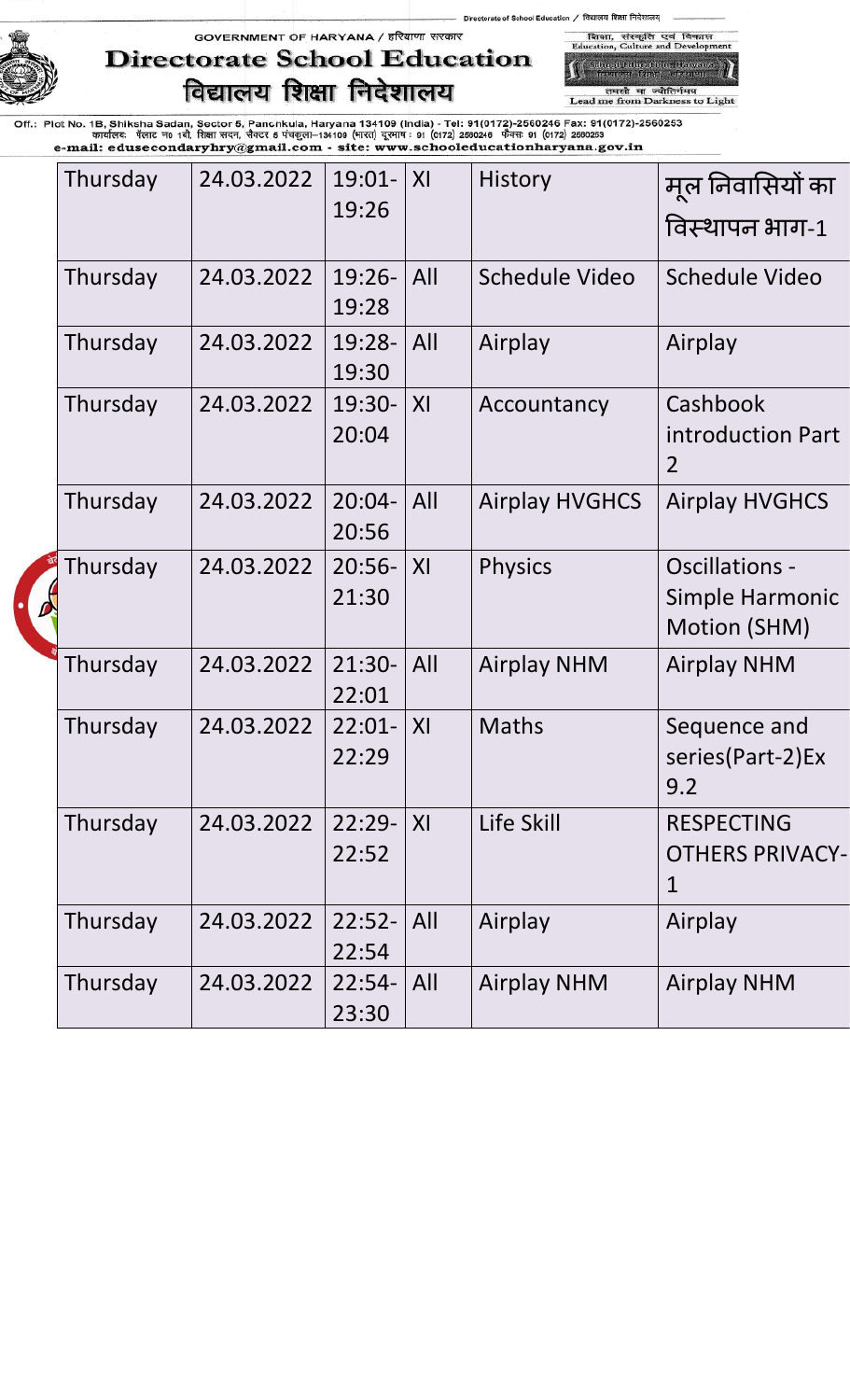# **Directorate School Education** विद्यालय शिक्षा निदेशालय

शिका, संस्कृति एवं विकास<br>Education, Culture and Developr y Sdroot Boucerton, Harvann<br>y Transar Bush, Sisarum

of School Education / विद्यालय शिक्षा निदेशालय्

तमसो मा ज्योतिर्गमय<br>Lead me from Darkness to Light

| <b>EDUSAT Telecast &amp; E-Learning Schedule for Secondary Channel</b> |             |                    |                |                          |                                                                |  |  |
|------------------------------------------------------------------------|-------------|--------------------|----------------|--------------------------|----------------------------------------------------------------|--|--|
| <u>(Ch. No. 2) from 21.03.2022 to 27.03.2022</u>                       |             |                    |                |                          |                                                                |  |  |
| <b>Day</b>                                                             | <b>Date</b> | <b>Time</b>        | <b>Class</b>   | <b>Subject</b>           | <b>Topic</b>                                                   |  |  |
| Friday                                                                 | 25.03.2022  | 09:30-<br>09:33    | All            | Schedule Video           | <b>Schedule Video</b>                                          |  |  |
| Friday                                                                 | 25.03.2022  | 09:33-<br>10:03    |                | Anganwadi<br>Video       | Anganwadi Video                                                |  |  |
| Friday                                                                 | 25.03.2022  | $10:03 -$<br>10:15 | All            | Airplay                  | Airplay                                                        |  |  |
| Friday                                                                 | 25.03.2022  | $10:15-$<br>10:17  | All            | Airplay                  | Airplay                                                        |  |  |
| Friday                                                                 | 25.03.2022  | $10:17-$<br>10:51  | X <sub>l</sub> | <b>Political Science</b> | भारतीय संविधान<br>में अधिकार                                   |  |  |
| Friday                                                                 | 25.03.2022  | $10:51-$<br>10:53  | All            | Schedule Video           | Schedule Video                                                 |  |  |
| Friday                                                                 | 25.03.2022  | $10:53-$<br>10:55  | All            | Airplay                  | Airplay                                                        |  |  |
| Friday                                                                 | 25.03.2022  | $10:55 -$<br>11:20 | XI             | <b>Business Study</b>    | Social<br>Responsibility of<br>business and<br>business Ethics |  |  |
| Friday                                                                 | 25.03.2022  | $11:20-$<br>12:12  | All            | <b>Airplay HVGHCS</b>    | <b>Airplay HVGHCS</b>                                          |  |  |
| Friday                                                                 | 25.03.2022  | $12:12-$<br>12:56  | X              | <b>Biology</b>           | Cell Cycle Part-1                                              |  |  |
| Friday                                                                 | 25.03.2022  | $12:56-$<br>13:27  | All            | <b>Airplay NHM</b>       | <b>Airplay NHM</b>                                             |  |  |
| Friday                                                                 | 25.03.2022  | $13:27-$<br>14:00  | X <sub>l</sub> | English                  | Adjectives                                                     |  |  |
| Friday                                                                 | 25.03.2022  | $14:00 -$<br>14:25 | X <sub>l</sub> | Life Skill               | <b>RESPECTING</b><br><b>OTHERS PRIVACY-</b><br>$\overline{2}$  |  |  |
| Friday                                                                 | 25.03.2022  | $14:25-$<br>14:27  | All            | Airplay                  | Airplay                                                        |  |  |
| Friday                                                                 | 25.03.2022  | $14:27-$<br>14:58  | All            | <b>Airplay NHM</b>       | <b>Airplay NHM</b>                                             |  |  |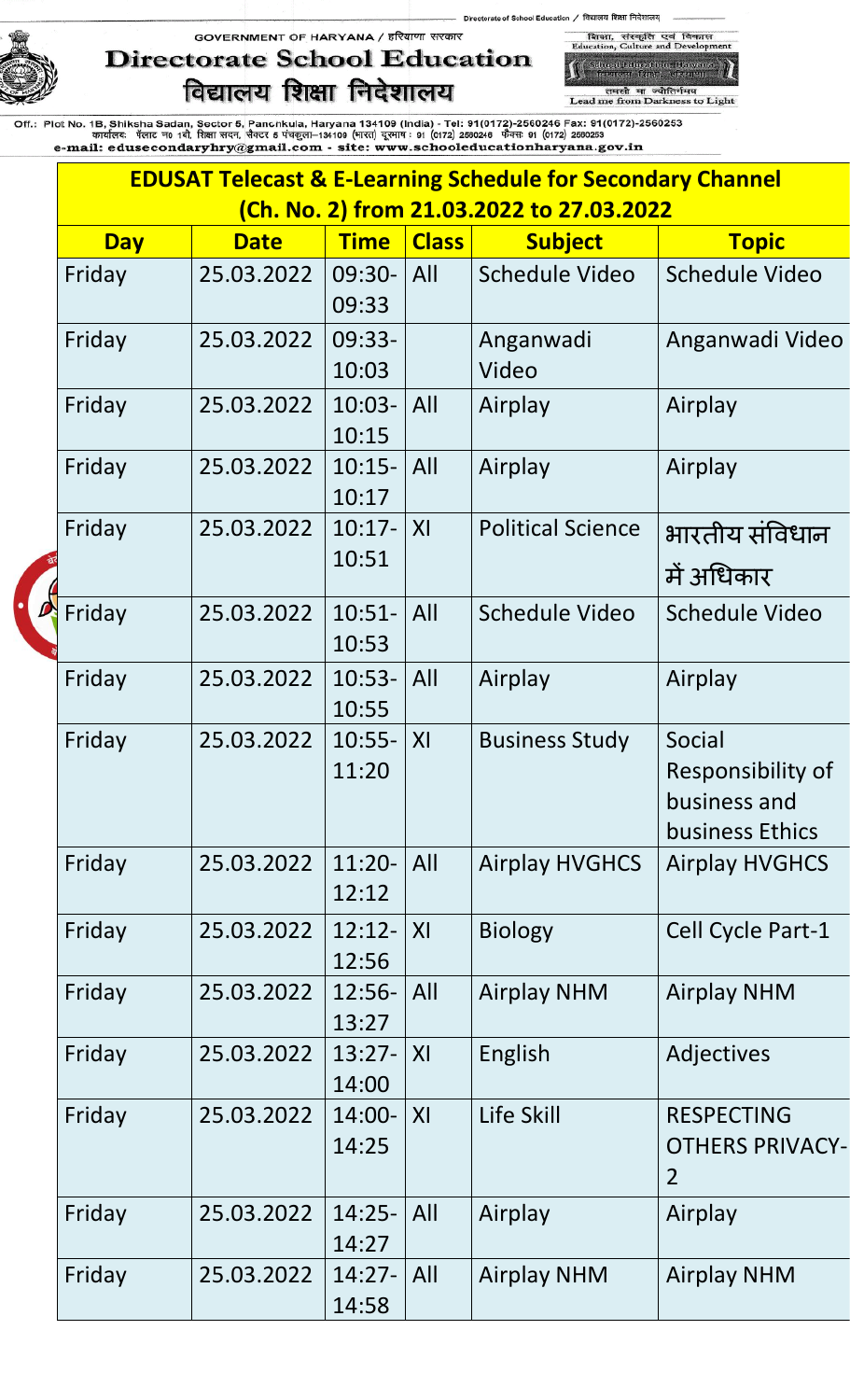of School Education / विद्यालय शिक्षा निदेशालय शिका, संस्कृति एवं विकास<br>Education, Culture and Developr

GOVERNMENT OF HARYANA / हरियाणा सरकार

**Directorate School Education** विद्यालय शिक्षा निदेशालय

**All School Education, Harvens**<br>Transar Burls, Greenwill तमसो मा ज्योतिर्गमय<br>Lead me from Darkness to Light

| Friday | 25.03.2022 | 14:58-             | XII | <b>Political Science</b> | समकालीन विश्व                                                                       |
|--------|------------|--------------------|-----|--------------------------|-------------------------------------------------------------------------------------|
|        |            | 15:29              |     |                          | में अमरीकी वर्चस्व                                                                  |
|        |            |                    |     |                          | भाग 1                                                                               |
| Friday | 25.03.2022 | $15:29-$<br>16:05  | XII | <b>Business Study</b>    | Meaning of<br>directing,<br>definition of<br>directing,<br>elements of<br>directing |
| Friday | 25.03.2022 | $16:05 -$<br>16:50 | XII | <b>Biology</b>           | <b>Molecular basis</b><br>of inheritance<br>Part-1                                  |
| Friday | 25.03.2022 | $16:50-$<br>17:20  | XII | English                  | <b>Voice</b>                                                                        |
| Friday | 25.03.2022 | $17:20-$<br>17:55  | XII | Life Skill               | <b>MANAGING</b><br><b>NEGATIVE</b><br><b>FEELING-2</b>                              |
| Friday | 25.03.2022 | $17:55-$<br>18:47  | All | <b>Airplay HVGHCS</b>    | <b>Airplay HVGHCS</b>                                                               |
| Friday | 25.03.2022 | 18:47-<br>18:50    | All | <b>Schedule Video</b>    | <b>Schedule Video</b>                                                               |
| Friday | 25.03.2022 | 18:50-<br>19:20    |     | Anganwadi<br>Video       | Anganwadi Video                                                                     |
| Friday | 25.03.2022 | 19:20-<br>19:32    | All | Airplay                  | Airplay                                                                             |
| Friday | 25.03.2022 | 19:32-<br>19:34    | All | Airplay                  | Airplay                                                                             |
| Friday | 25.03.2022 | 19:34-<br>20:08    | XI  | <b>Political Science</b> | भारतीय संविधान<br>में अधिकार                                                        |
| Friday | 25.03.2022 | $20:08 -$<br>20:10 | All | Schedule Video           | <b>Schedule Video</b>                                                               |
| Friday | 25.03.2022 | $20:10-$<br>20:12  | All | Airplay                  | Airplay                                                                             |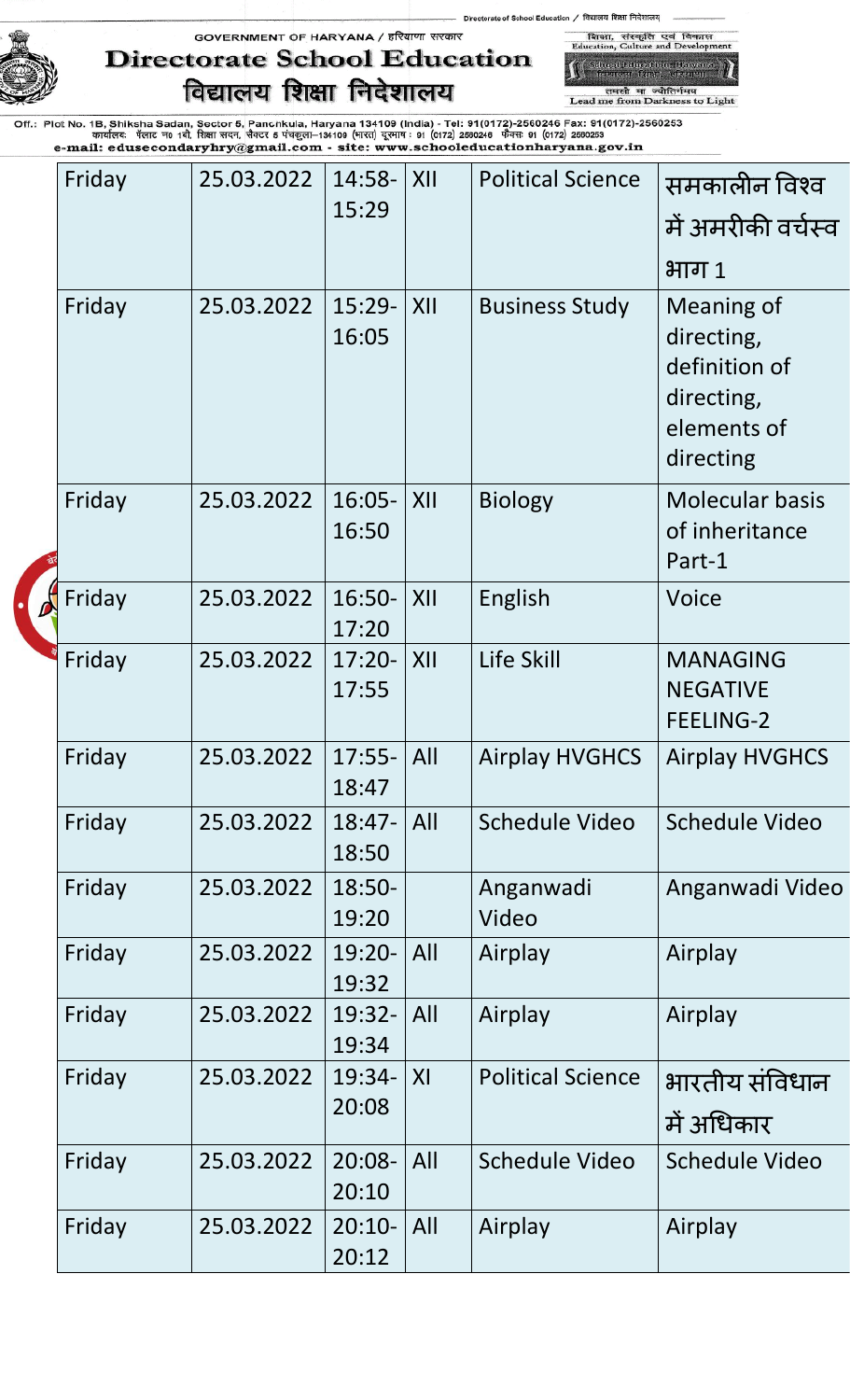

## **Directorate School Education** विद्यालय शिक्षा निदेशालय

**All School Education**, Harvens<br>Intellect Lent Larcenty तमसो मा ज्योतिर्गमय<br>Lead me from Darkness to Light

शिका, संस्कृति एवं विकास<br>Education, Culture and Developr

of School Education / विद्यालय शिक्षा निदेशालय

| Friday       | 25.03.2022 | $20:12-$<br>20:37 | X <sub>l</sub> | <b>Business Study</b> | Social<br>Responsibility of<br>business and<br>business Ethics |
|--------------|------------|-------------------|----------------|-----------------------|----------------------------------------------------------------|
| Friday       | 25.03.2022 | $20:37-$<br>21:29 | All            | <b>Airplay HVGHCS</b> | <b>Airplay HVGHCS</b>                                          |
| Friday       | 25.03.2022 | $21:29-$<br>22:13 | XI             | <b>Biology</b>        | Cell Cycle Part-1                                              |
| Friday       | 25.03.2022 | $22:13-$<br>22:44 | All            | <b>Airplay NHM</b>    | <b>Airplay NHM</b>                                             |
| Friday       | 25.03.2022 | $22:44-$<br>23:17 | X <sub>l</sub> | English               | Adjectives                                                     |
| Friday       | 25.03.2022 | $23:17-$<br>23:30 | X <sub>l</sub> | Life Skill            | <b>RESPECTING</b><br><b>OTHERS PRIVACY-</b><br>$\overline{2}$  |
| बेटी ग्रहाओं |            |                   |                |                       |                                                                |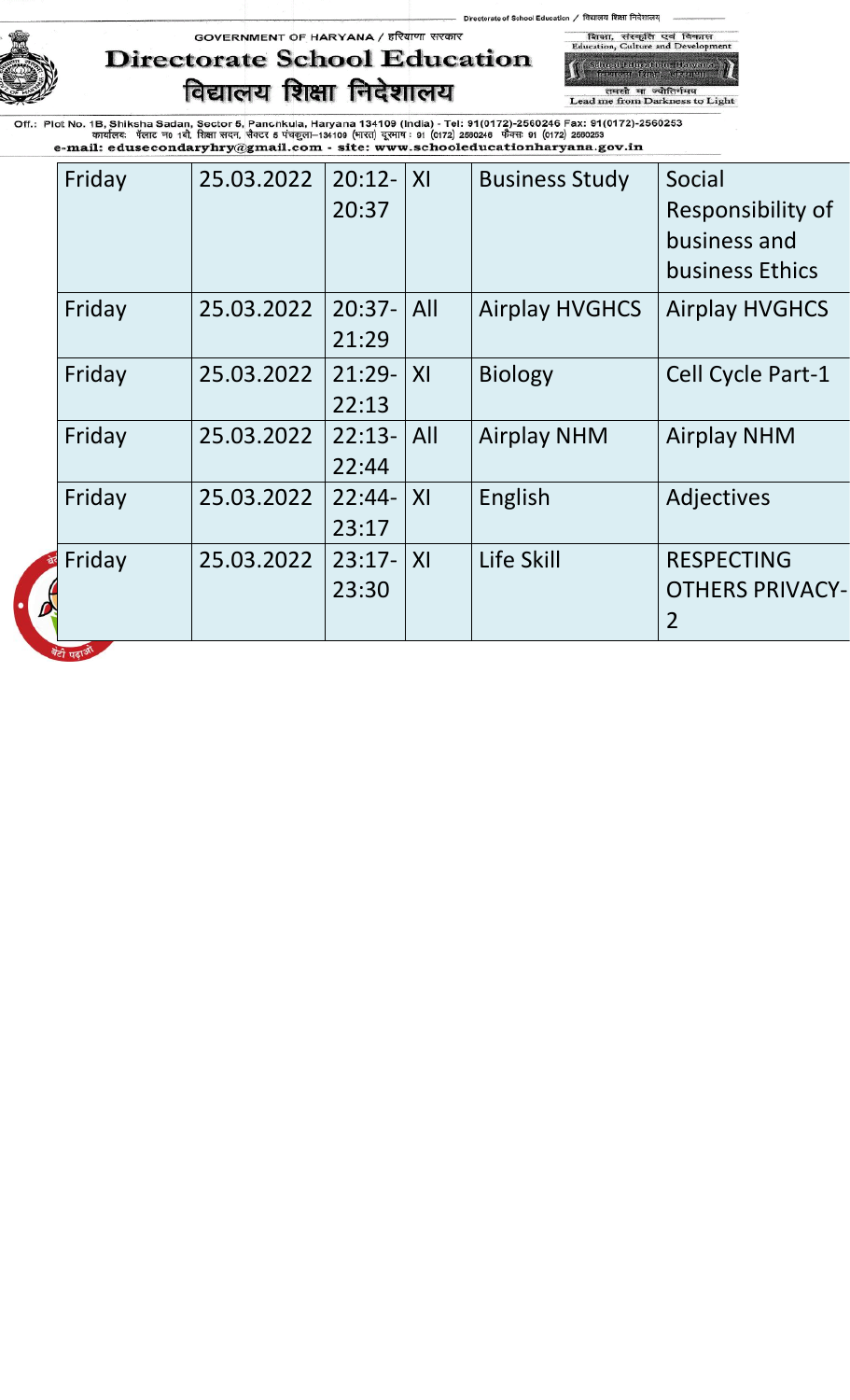# **Directorate School Education** विद्यालय शिक्षा निदेशालय

शिका, संस्कृति एवं<br>Education, Culture and D -<br>-<br>- नियालय थिया, जिरेयाणा<br>- नियालय थिया, जिरेयाणा

विकास

ol Education / विद्यालय शिक्षा निदेशालय्

तमसो मा ज्योतिर्गमय<br>Lead me from Darkness to Light

| <b>EDUSAT Telecast &amp; E-Learning Schedule for Secondary Channel</b> |                                           |                         |              |                            |                                          |  |  |
|------------------------------------------------------------------------|-------------------------------------------|-------------------------|--------------|----------------------------|------------------------------------------|--|--|
|                                                                        | (Ch. No. 2) from 21.03.2022 to 27.03.2022 |                         |              |                            |                                          |  |  |
| <b>Day</b>                                                             | <b>Date</b>                               | <b>Time</b>             | <b>Class</b> | <b>Subject</b>             | <b>Topic</b>                             |  |  |
| Saturday                                                               | 26.03.2022                                | 09:30-<br>09:33         | All          | <b>Schedule Video</b>      | <b>Schedule Video</b>                    |  |  |
| Saturday                                                               | 26.03.2022                                | 09:33-<br>10:03         |              | Anganwadi<br>Video         | Anganwadi Video                          |  |  |
| Saturday                                                               | 26.03.2022                                | $10:03 -$<br>10:15      | All          | Airplay                    | Airplay                                  |  |  |
| Saturday                                                               | 26.03.2022                                | $10:15-$<br>10:17       | All          | Airplay                    | Airplay                                  |  |  |
| Saturday                                                               | 26.03.2022                                | $10:17-$<br>11:08       | XI           | Geography                  | <b>Drainage System</b><br>of India       |  |  |
| Saturday                                                               | 26.03.2022                                | 11:08-<br>11:10         | All          | <b>Schedule Video</b>      | <b>Schedule Video</b>                    |  |  |
| Sunday                                                                 | 26.03.2022                                | $11:10-$<br>11:12       | All          | Airplay                    | Airplay                                  |  |  |
| Saturday                                                               | 26.03.2022                                | $11:12-$<br>11:46       | XI           | <b>Economics</b>           | <b>Quartile and</b><br>Percentile        |  |  |
| Saturday                                                               | 26.03.2022                                | $11:46 -  All$<br>12:38 |              | <b>Airplay HVGHCS</b>      | <b>Airplay HVGHCS</b>                    |  |  |
| Saturday                                                               | 26.03.2022                                | 12:38-<br>13:13         | X            | Chemistry                  | <b>HYDROCARBONS</b><br>PART <sub>2</sub> |  |  |
| Saturday                                                               | 26.03.2022                                | $13:13-$<br>13:44       | All          | <b>Airplay NHM</b>         | <b>Airplay NHM</b>                       |  |  |
| Saturday                                                               | 26.03.2022                                | $13:44-$<br>14:13       | XI           | <b>Maths</b>               | Sequence and<br>series(Part-3)Ex<br>9.3  |  |  |
| Saturday                                                               | 26.03.2022                                | $14:13-$<br>14:44       | X            | Computer<br><b>Science</b> | Computer<br>Fundamental                  |  |  |
| Saturday                                                               | 26.03.2022                                | $14:44-$<br>14:46       | All          | Airplay                    | Airplay                                  |  |  |
| Saturday                                                               | 26.03.2022                                | $14:46-$<br>15:17       | All          | <b>Airplay NHM</b>         | <b>Airplay NHM</b>                       |  |  |



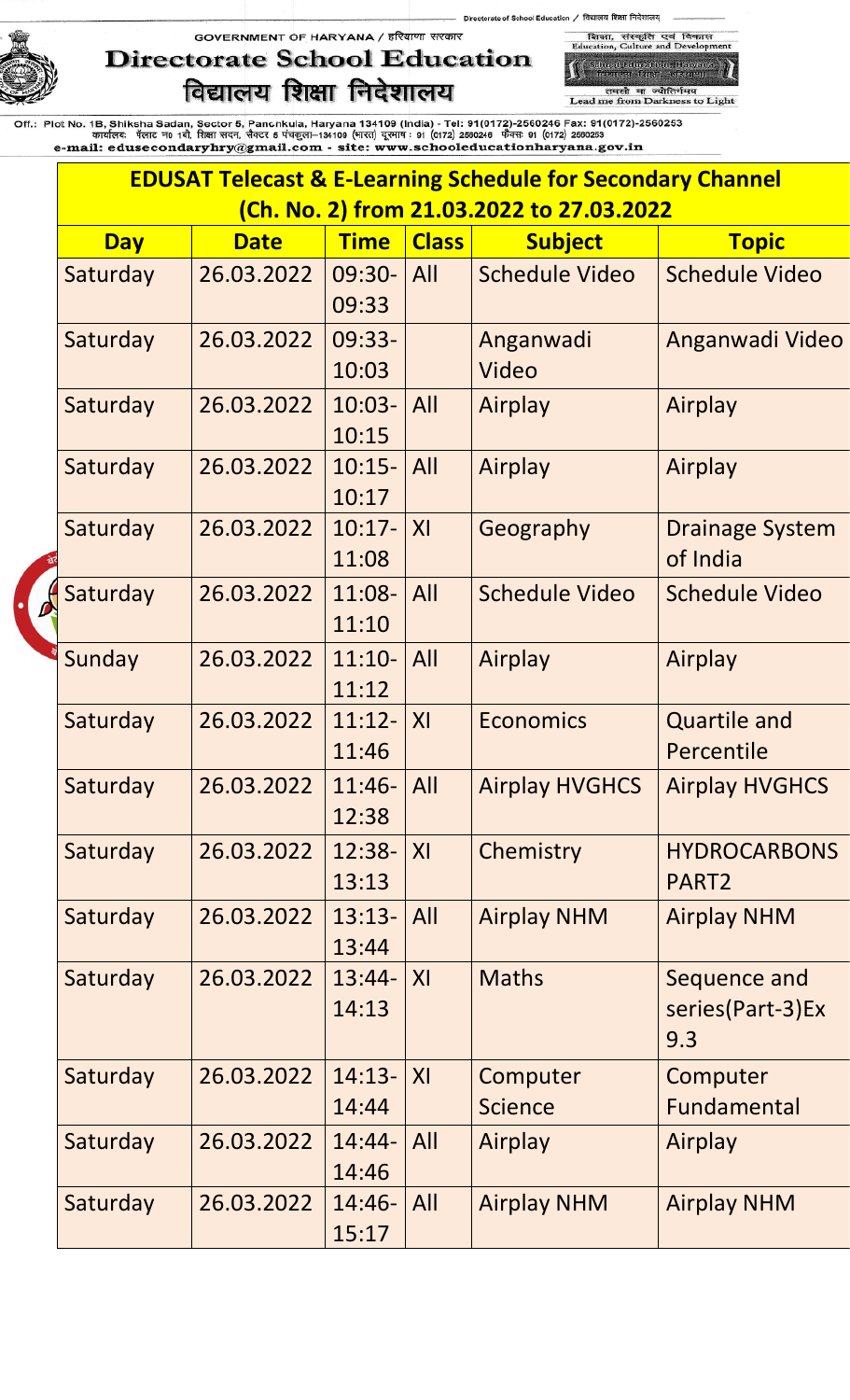of School Education / विद्यालय शिक्षा निदेशालय

GOVERNMENT OF HARYANA / हरियाणा सरकार



## **Directorate School Education** विद्यालय शिक्षा निदेशालय

,<br>School Education, Harvard<br>, Transar Bush, Idramu, तमसो मा ज्योतिर्गमय<br>Lead me from Darkness to Light

शिका, संस्कृति एवं विकास<br>Education, Culture and Developr

| Saturday                  | 26.03.2022 | $15:17-$<br>15:47 | XII            | Geography                  | <b>Transportation &amp;</b><br>Communication<br>Part - 1 Road<br>Transport             |
|---------------------------|------------|-------------------|----------------|----------------------------|----------------------------------------------------------------------------------------|
| Saturday                  | 26.03.2022 | $15:47-$<br>16:24 | XII            | <b>Economics</b>           | Objective type<br>questions on<br><b>Costs, Revenue</b><br>and Producer<br>Equilibrium |
| Saturday                  | 26.03.2022 | $16:24-$<br>17:04 | XII            | Chemistry                  | <b>BIOMOLECULES</b><br>(New)                                                           |
| Saturday                  | 26.03.2022 | 17:36             | XII            | <b>Maths</b>               | Integrals $\vert$ Ex. 7.1                                                              |
| Saturday<br>$\frac{1}{2}$ | 26.03.2022 | $17:36-$<br>18:10 | XII            | Computer<br><b>Science</b> | <b>Class and Objects</b>                                                               |
| Saturday                  | 26.03.2022 | $18:10-$<br>19:02 | All            | <b>Airplay HVGHCS</b>      | <b>Airplay HVGHCS</b>                                                                  |
| Saturday                  | 26.03.2022 | 19:02-<br>19:05   | All            | <b>Schedule Video</b>      | <b>Schedule Video</b>                                                                  |
| Saturday                  | 26.03.2022 | $19:05-$<br>19:35 |                | Anganwadi<br>Video         | Anganwadi Video                                                                        |
| Saturday                  | 26.03.2022 | 19:35-<br>19:47   | All            | Airplay                    | Airplay                                                                                |
| Saturday                  | 26.03.2022 | 19:47-<br>19:49   | All            | Airplay                    | Airplay                                                                                |
| Saturday                  | 26.03.2022 | 19:49-<br>20:40   | X <sub>l</sub> | Geography                  | <b>Drainage System</b><br>of India                                                     |
| Saturday                  | 26.03.2022 | $20:40-$<br>20:42 | All            | <b>Schedule Video</b>      | <b>Schedule Video</b>                                                                  |
| Saturday                  | 26.03.2022 | $20:42-$<br>20:44 | All            | Airplay                    | Airplay                                                                                |
| Saturday                  | 26.03.2022 | $20:44-$<br>21:18 | X <sub>l</sub> | <b>Economics</b>           | <b>Quartile and</b><br>Percentile                                                      |
| Saturday                  | 26.03.2022 | $21:18-$<br>22:10 | All            | <b>Airplay HVGHCS</b>      | <b>Airplay HVGHCS</b>                                                                  |
|                           |            |                   |                | $17:04-$                   |                                                                                        |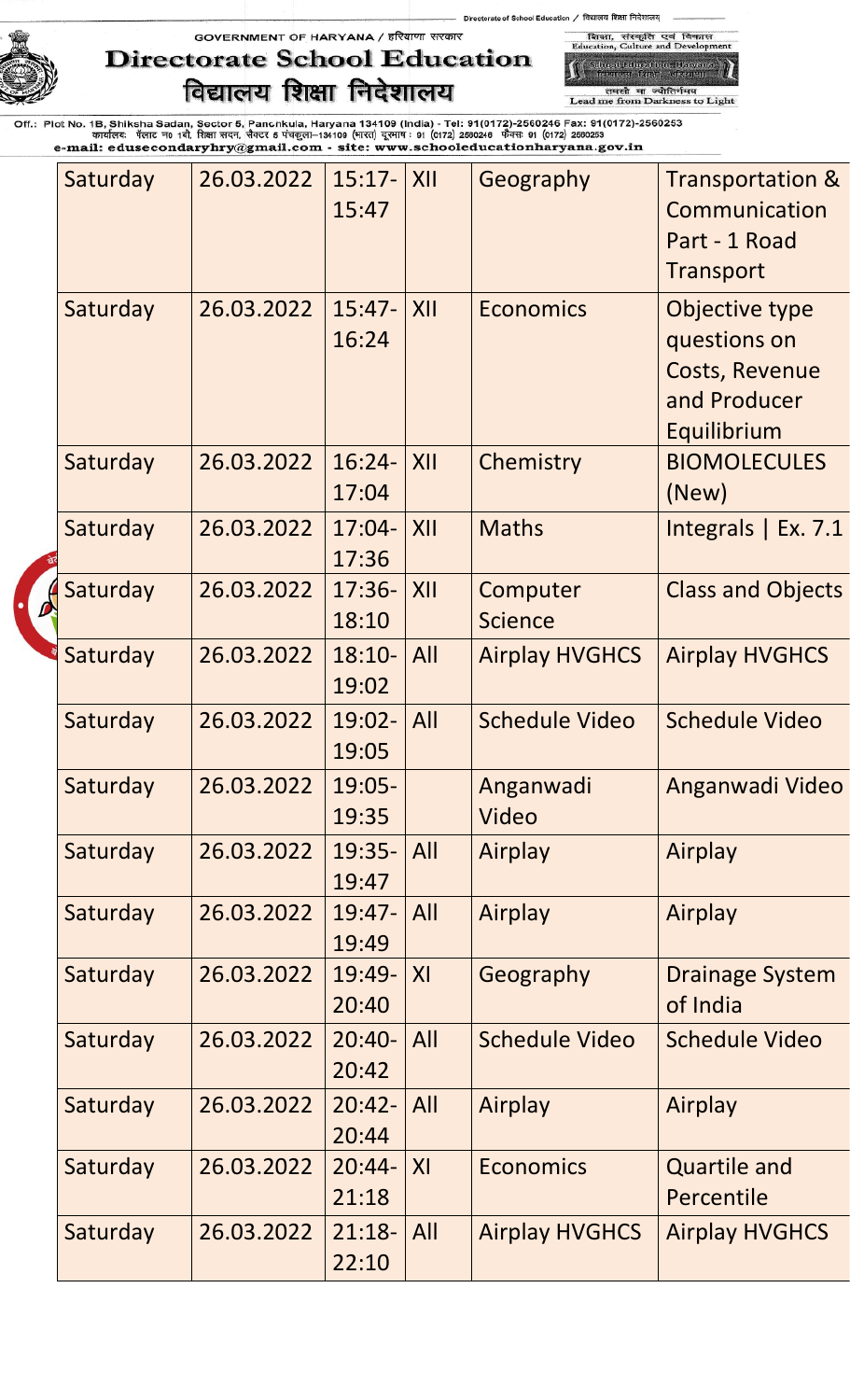of School Education / विद्यालय शिक्षा निदेशालय् शिका, संस्कृति एवं<br>Education, Culture and D

GOVERNMENT OF HARYANA / हरियाणा सरकार

## **Directorate School Education** विद्यालय शिक्षा निदेशालय

-<br>School Education, Hawan<br>- Fransa Bush, Sixanup तमसो मा ज्योतिर्गमय<br>Lead me from Darkness to Light

विव

| Saturday | 26.03.2022 | $22:10 -  X $  | Chemistry          | <b>HYDROCARBONS</b> |
|----------|------------|----------------|--------------------|---------------------|
|          |            | 22:45          |                    | PART <sub>2</sub>   |
| Saturday | 26.03.2022 | $22:45 -  All$ | <b>Airplay NHM</b> | <b>Airplay NHM</b>  |
|          |            | 23:16          |                    |                     |
| Saturday | 26.03.2022 | $23:16 -  X $  | <b>Maths</b>       | Sequence and        |
|          |            | 23:30          |                    | series(Part-3)Ex    |
|          |            |                |                    | 9.3                 |